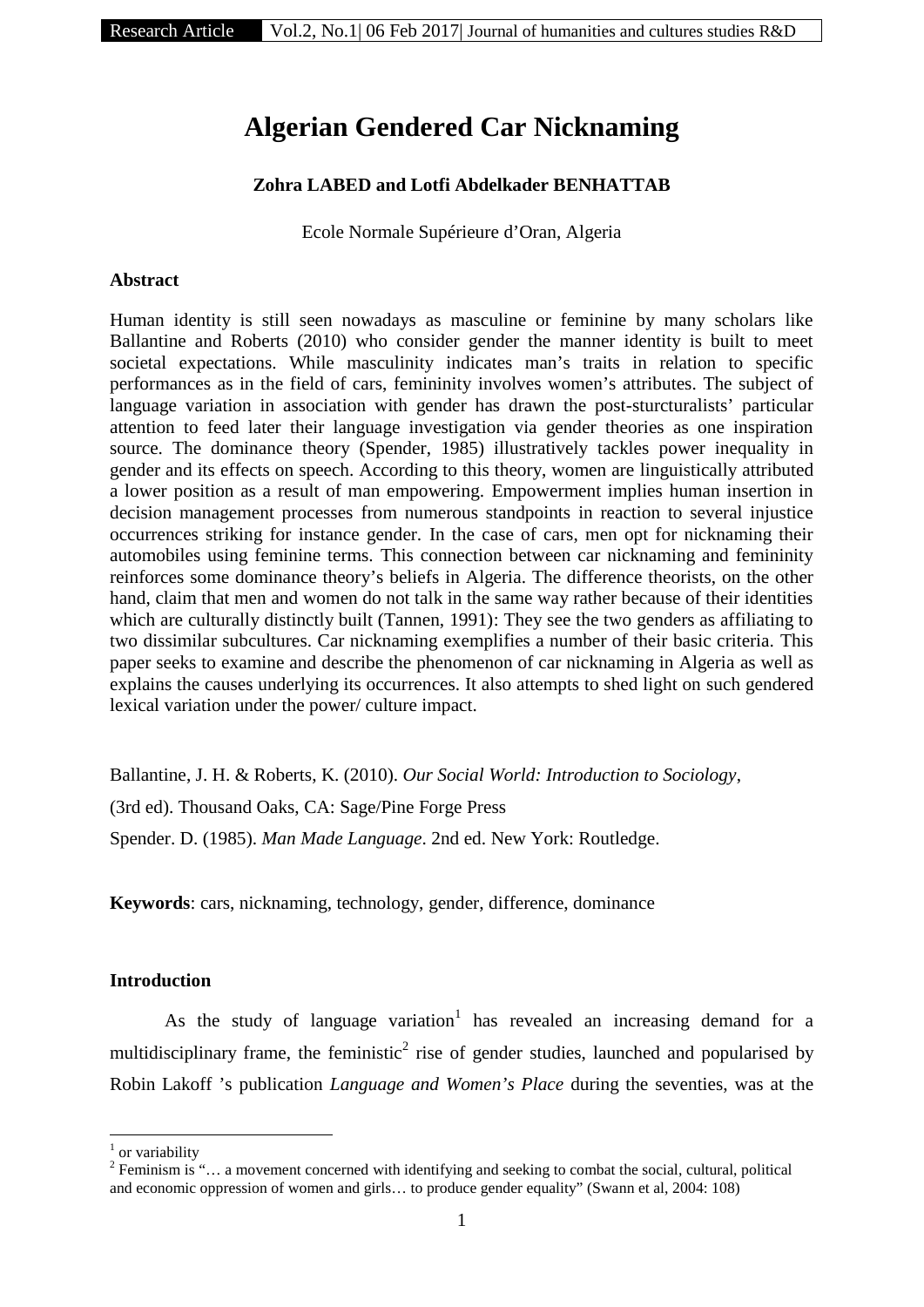great advantage of sociolinguistic works (see 2) on genderlect<sup>3</sup>. Language variationists could subsequently expand their vision of the relationship between language and gender by obtaining their inspiration from the feministic movement and theories. Since technology is worldwide overwhelming in parallel, sociolinguistic scholarship has gained new accesses to nourish its investigations and find answers to its enquiries from technology studies together with gender studies.

## **1. Gender Theories**

Sex and gender are two different related notions. The biological categorisation based on reproductive potential is sex while gender is expected to depict socially this classification (Eckert and McConnell-Ginet, 2003): "Our society, through family, educational institutions, religious institutions and many other social organisations and conventions, attaches to us certain expectations,…" (Wachs, 1996: 100). Some social norms are inculcated in individuals through the process of socialisation. A number of theories of gender have arisen to particularly tackle women's socialisation in addition to their acquisition of certain language traits and uses. They also seek to uncover some possible explanations lying behind the differences between feminine and masculine language choices. This study puts particular emphasis on the theories of dominance and difference.

# *1.1.The Dominance Theory*

Both paradigms, deficit and dominance, accentuate the pervasiveness of inequality between masculinity and femininity. The former approach has headed up the traditional claim that men's speech is normative while the speech of women is a deviation from this norm: women's ways of talking are featured by deficiency, powerlessness and inferiority as an outcome of societal gendered injustice. However, the influential essay of *Language and Women's Place* has been revised by many later scholars who reproach the author Lakoff's (1975) arguments, as well as broaden and refine the area of language and gender. Based on evidence and empirical methods in actual situation, the dominance theorists have rather come up to attack the intuitive and introspective attributes of the deficit model. Those who subscribe to this approach assume that the deficit theory is subjected to bias under the impact of stereotyping convictions and beliefs. Differences between men and women, for them, are primordially power differences, as suggested by the second name of the current theory power based theory.

<sup>&</sup>lt;sup>3</sup> male or female speech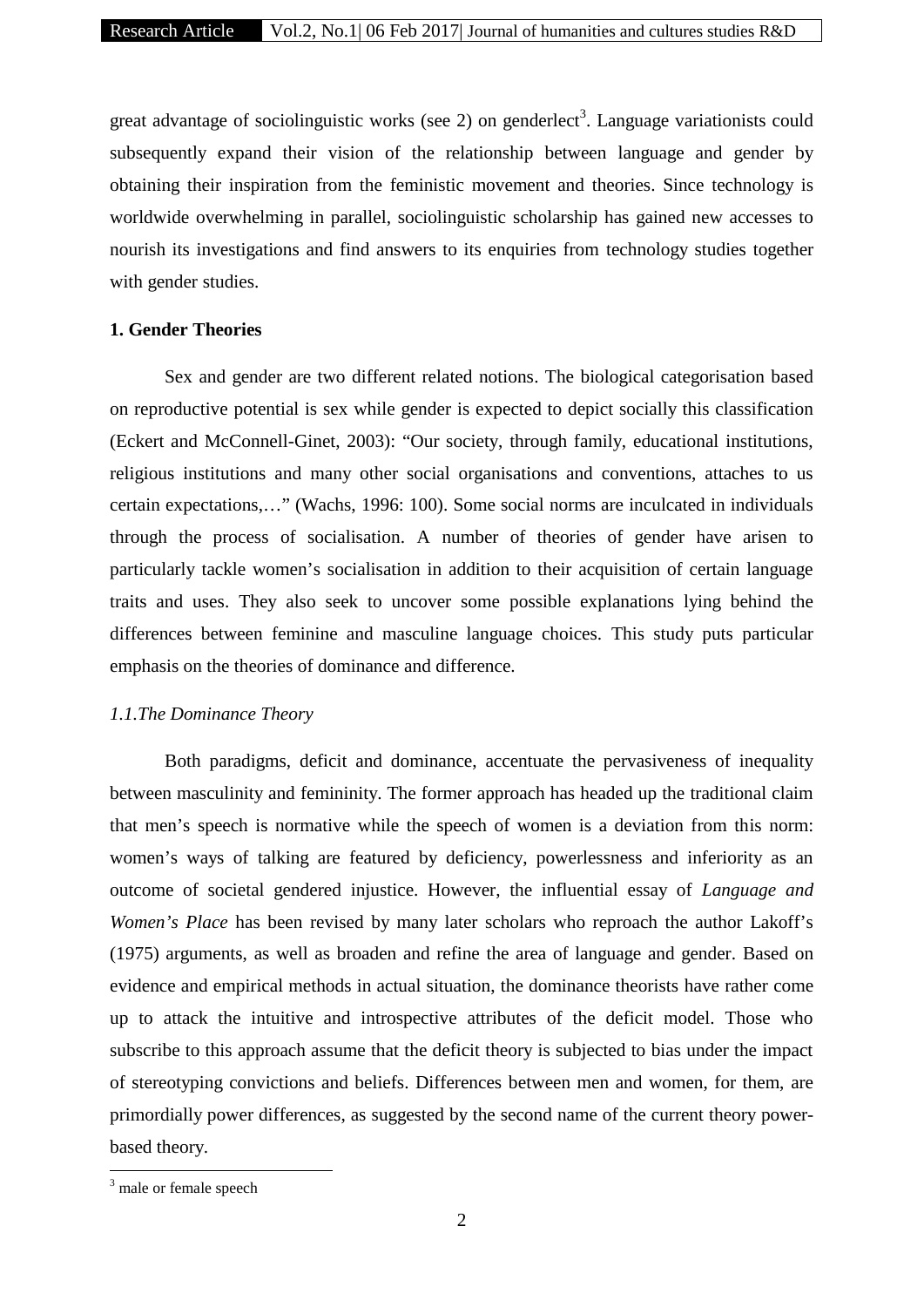In this theory, the path of feminine gender's negative assessment is pursued; women are disempowered speech community members affiliated to a submissive group whose speech is victimised by societies' patriarchy and masculine dominant speech and roles within interactions. The theorists Dale Don Zimmerman and Candace West (1975) ride among others this feminist mainstream and have experimentally worked on interruption and silencing tools in mixed- sexed conversations: Men manifest more interrupting tendencies to achieve control and authority over women in conversations. This study has arisen to strengthen men's social supremacy, domination and superiority in opposition respectively to women's subservience, subordination, and inferiority.

# *1.2. The Difference Theory*

The dominance theory has been subject to criticisms as it suffers restrictions identified according to different viewpoints. It has been particularly blamed for denying the sizeable degree of power women have reached over time. Differences between genders and their association with language have gone through later reconsideration and revision. In her book *You just don't understand: Women and men in conversation*, Tannen (1991) has developed what is known as the difference (or culture) theory which originally adheres to Gumperz<sup>4</sup>'s researches on cross-cultural communication. According to this theory's view, men and women, even though they may live within one milieu, do not have the same society perception because they belong to distinct sub-cultures whereby they socialise and develop different ways of using language communication.

Scholars assigned to this approach contrast the use of language by the two genders: Men are competitive characters who seek for negotiating their status through speech. This is usually not the case of women looking rather for support via a network of world connections. If a problem emerges, men rush for confrontation and solutions while understanding and sympathy for this situation difficulty are searched by women. The latter gender favours positive rapport maintenance. Tannen (1991) talks also about information as the purpose of men's probably imperative communication in contrast with women whose often polite interaction aims at establishing and endorsing social relationships. Whereas the man, Tannen pursues, behaves as an independent individual in a hierarchical social order, the feminine gender opts for intimacy in relationships.

 $4$  See Tannen (1991)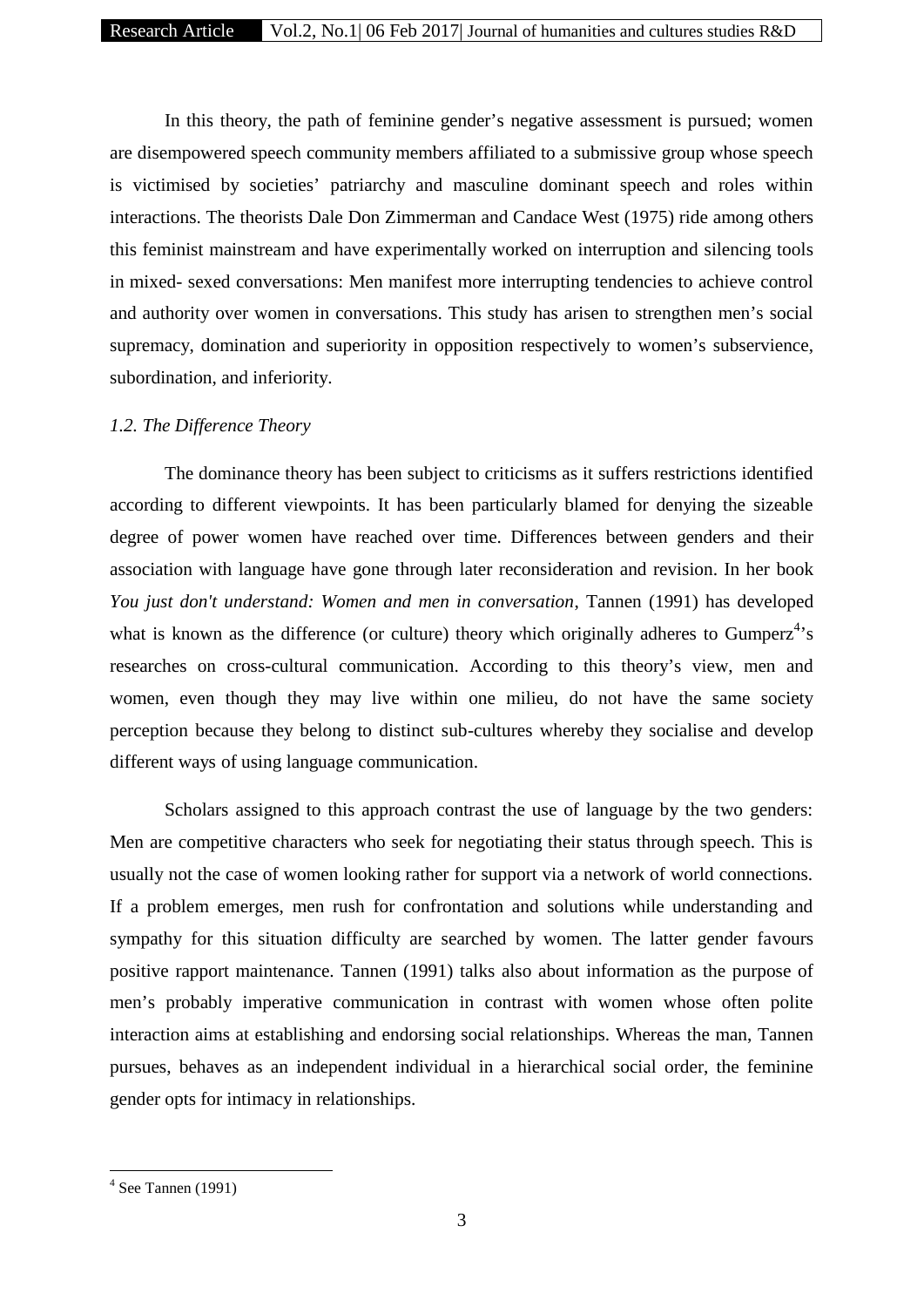Social construstivist or performative researchers who refer to gender constructs as "doing/ performing gender" (speaking, driving, acting, car possessing) (e.g. Butler (1991)) have reacted against the postulations of the difference paradigm claiming that this model highlights static differences at the expense of imperative similarities between men and women, additionally to their ignoring the social status, age, race and power of the two genders.

# **2. Technology**

Many species commonly come out with constructions in response to their instinctive demeanor: Birds construct nests to lay their eggs; moles dig holes where they survive; caterpillars metamorphose themselves into a pupa to become butterflies. Although the mankind lacks such an instinctive conduct, it is uniquely human to have the potential of new ideas, processes and methods to fashion artifacts out of ordinary and natural objects, under the heading of technology. If the snake instinctively uses its venom to poison other creatures for instance, technology renders yet this venom a medical treatment that saves countless human lives! A different example is the home where one uses objects with different shapes technologically designed to fit the diverse requirements of the kitchen (e.g. fridge, spoon, napkin, pan); bedroom (e.g. sheet, desk, mirror, laptop, air conditioner); bathroom (tube, toothpaste, washing machine). The same manual, electric or electronic item is esthetically or artlessly fabricated.

History, on the other hand, witnesses the presence of a tight connection between technology and socio-cultural conditions. The industrial revolution (1760-1840) is seen as the era of crucial technological innovations; speedy changes and evolvements in technology took place in Britain, spread to Europe, and then progressively reached other parts of the world. Buchaman (2016) identifies three factors in tight correlation with technology. First, the social need for new tools incites technological creation: It could be that new tools are required for faster cooking in the kitchen or a different material is necessitated to facilitate school class teaching; else, it could be medicine which is in increasing demand for sophisticated materials helping diagnose serious diseases. In case such particular necessities reach the societal level in the sense that a good number of people become aware of their needs, technological innovations obtain. The second factor has to do with social resource which in turn combines three elements: fund, means and potential staff.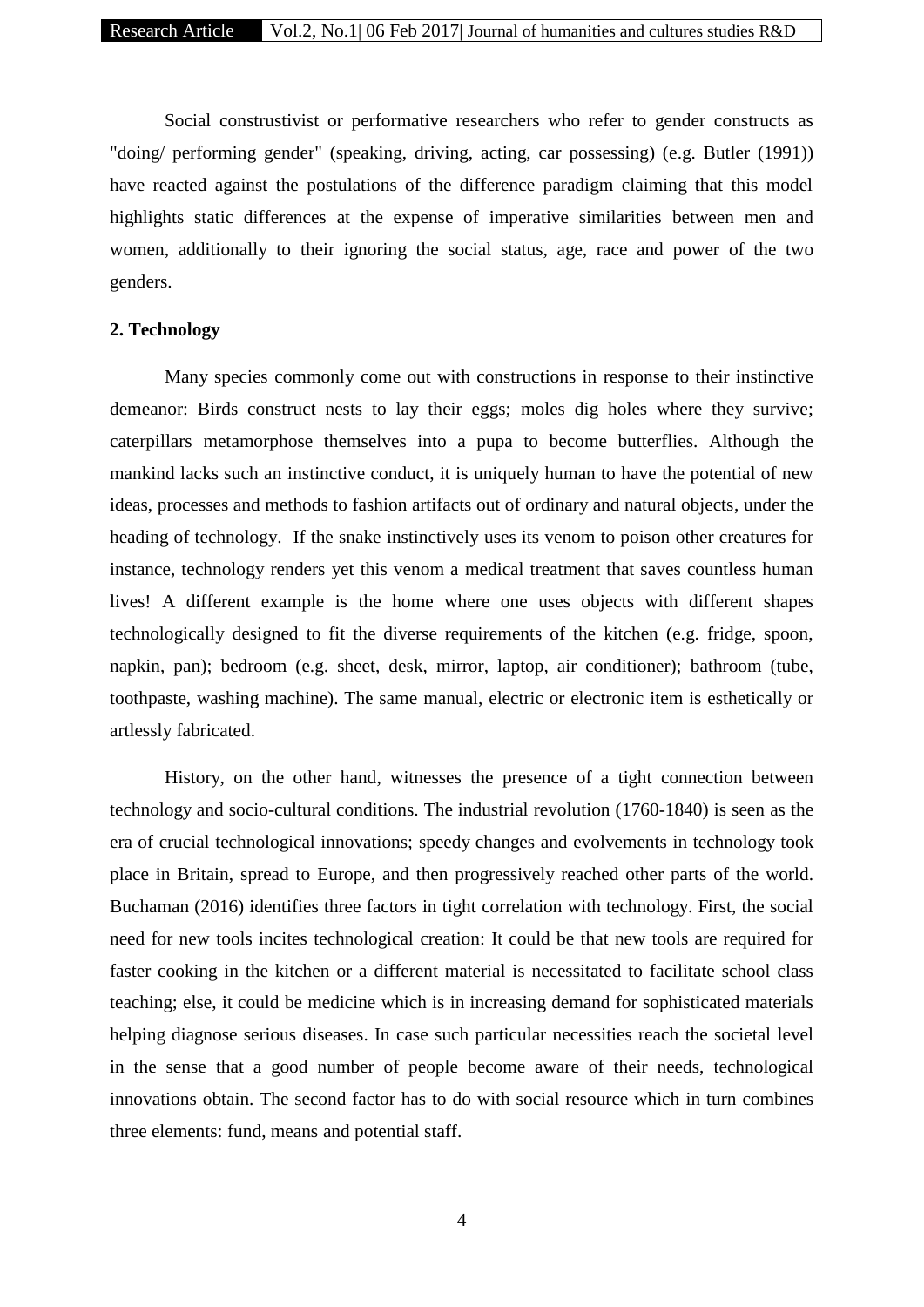The fund or capital is the financial resource for supporting the step-by-step innovation process. The means are usually materialistic and can call upon various matters (such as fabric, plastics, metal) that go well with the requirements of the new technological innovation. The other social resource (talented staff) refers to individuals qualified enough, with the capacity of innovating the required device. The third factor still correlating with technology is a sympathetic social ethos whereby the community members develop favourable attitudes to the new artifact. This factor encourages the innovator and is considered a stimulus to technological advances.

# *2.1. Gendered Technology*

A set of concepts require definition beforehand in this section. Sociolinguistics is the scientific study of the interrelationship between language and society. Swann et al (2004: 162) quote Sapir's (1921) view of language as "a purely human and non-instinctive method of communicating ideas, emotions, and desires by means of a system of voluntarily produced symbols." Society refers to a group of individuals who live together under their consensus of sharing certain norms and beliefs. A mutual influence is at the origin of connection between language and society. Without language, society members are not able to establish relationships among themselves nor can they identify the ways they should behave with one another. The absence of language leads to misunderstanding and probably conflict; and likewise, the disappearance of a given society makes its language vacuumed of social order and therefore useless. The destiny of language and society, in brief, is one.

Interestingly, the interrelationship with society is not restricted to language, but involves technology, too, and is explored notably within the field of social technology studies. Technology explicitly refers to materialistic items which implicitly conceal cultures and beliefs, following a number of scholars like Faulkner (2001), Lohan and Faulkner (2004) and Belkmar (2012). If language in co-relation with society means that it manifests according to certain social factors like age, social class, gender, social network and ethnicity, it happens that technology tends to fulfill and share this language role. Technology impacts society and the latter in turn frames the former, as a consequence of globalisation which has in many ways objectified humans and humanised objects.

Humans can be objectified for the purpose of marketing; clothes seem more attractive once worn by human models and the need for purchasing technology is stimulated by watching advertisement human players for instance using advanced gadgets (e.g. mobiles,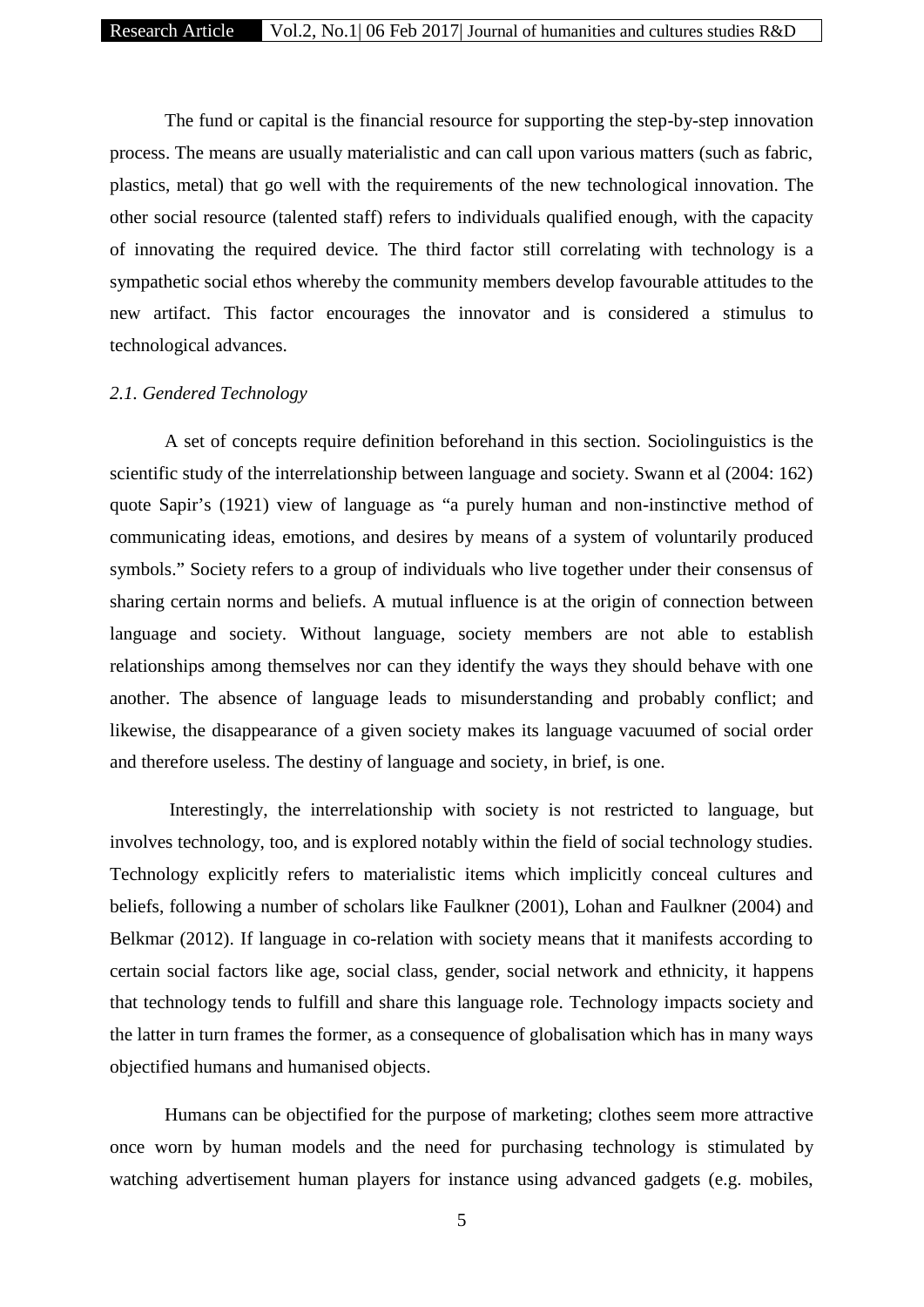cars, household devices). Humanising objects might be illustrated through the association between technology use/design and gender following Faulkner (2004: 319). The writer finds that technology "… is an extremely significant site of gender negotiations in relation to occupations, symbols, and identities, and gender in all these areas has an extremely significant shaping influence on the design and use of technologies". The car is a technological means which is not gender-free. It has gone through humanising modifications in use, design and other ways as will be shown shortly (see 5).

The interrelationship that matches society with language on the one hand and society with technology on the other can be represented as follows,



This interrelationship has been remarkably raised by the literature which has not nevertheless given enough attention to the interrelationship between language and technology as a third component of the following triangle,



The double interrelationship language-society/ technology-society becomes triple once considered within the frame of intersection between sociolinguistics and technology studies. We may even adventure to refer to this multidisciplinary meeting point as sociolinguistic technology studies. The concepts language, society and technology share characteristics in common; none is neutral nor static but all are dynamic, variable and in constant change. We may visualise ordinary physical entities which get transformed into technological tools full of social meaningful messages, emotions, and signs and also symbolically powerful in shaping lives and selfhood. We presently believe that nicknaming is a language device that can decode social implications provided by technology like cars (Redshaw, 2008). In this field, Algeria,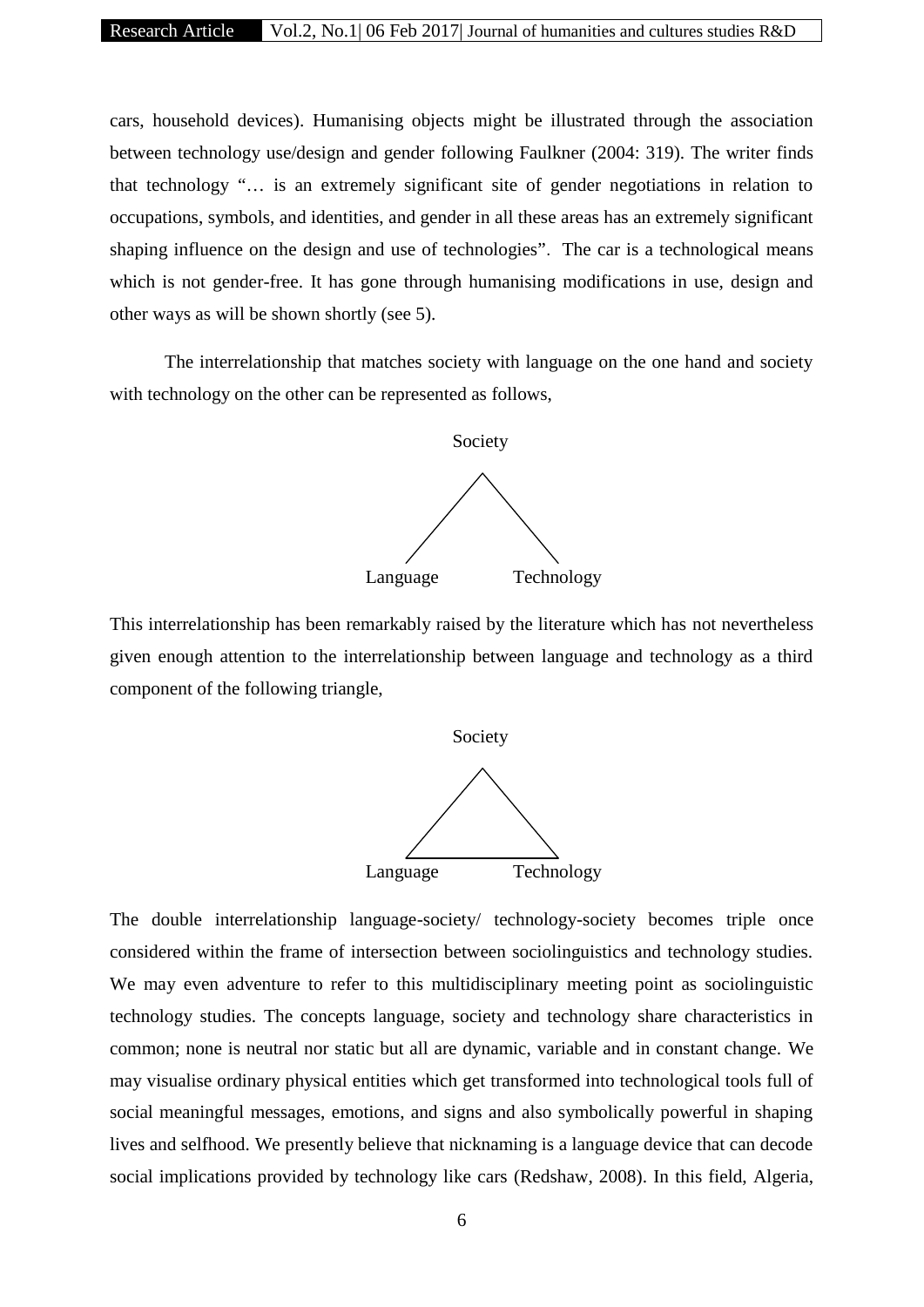the present contextual country, relies generally on the policy of importing cars from Germany (e.g. BMW, Volkswagen, Mercedes), Japan (e.g. Toyota), Korea (e.g. Hyundai), India (e.g. Suzuki) and most importantly from France (e.g. Peugeot, Renault, Citroen). The French car type Renault enjoys the highest rank<sup>5</sup>.

### *2.2. Masculinity and Technology*

Gender and sex embrace counterparts. Masculinity and femininity relate to gender activities whereas the biological classification into male and female indicate sex. The interrelationship between technology and society implies the symbolic tightly anchored link between technological advancement and masculinity. Symbolicity arises out of accumulation of cultural imaginings which universally develop in societies worldwide. Masculinity is seen as instinctively seeking for nature control, and technology is but the symbol of culturally masculine power and domination or an extension of this control and thus male-defined (Faulkner, 2001). The connection between technology and masculinity is hence profoundly rooted because the common features of control, domination and power converge to constitute hegemony. In sum, technology is viewed as men's cultural hegemony. On the other hand, the masculine emotional attachment to artifacts is increasingly recognised by the literature. Handling technology, according to Belkmar (2012), is a source of pleasure for men, ecstasy and excitement, and has stereotypingly resulted in many ways in the equation between masculinity and technical skill.

Diachronically for example, literature has often referred to men in the position of metal workers when talking about the feudal era and as machine tool makers during the industrial epoch (see Lohan and Faulkner, 2004). Likewise, synchronically "…Mellström shows how important technology can be to such men's identities and subjectivities; he reveals an affinity to, and passionate pleasure in, machines… Similarly, Tine Kleif's study of technology hobbyists (…) revealed both intimacy with technology and intimacy with other men around technology" (ibid: 324). This interconnection between technology and masculinity, yet, is not without consequences on femininity. "…forms of pleasure largely exclude women and are thus interpreted as part of patriarchal power around technologies" (ibid). Belkmar (2012) additionally reports that technology is that skilled, heavy, dangerous, dirty, interesting and mobile machinery field in requirement of "hard" masculinity being in contrast with "soft" masculinity which is reserved to unskilled, light, less dangerous, clean,

<sup>5</sup> Le Matin d'Algérie Le journal des débats et des idées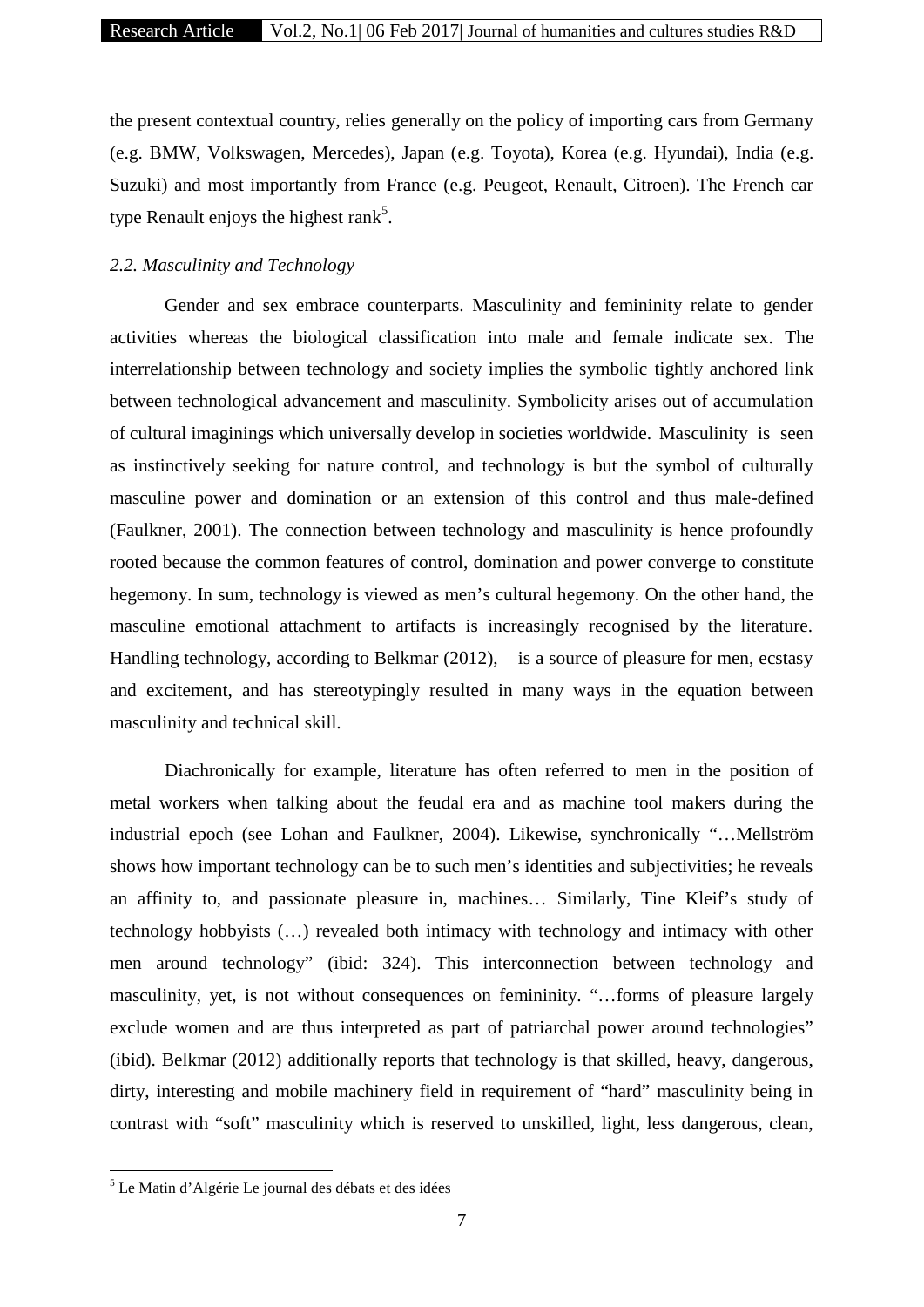boring and non-machinery spheres. In sum, the culturally attributed masculine trait to technology has thus somehow dismissed femininity from the technical know-how.

It should be added that the interrelationship between masculinity and technology is still remarkably under-investigated, despite the rise of both technology studies and men/masculinity studies. Faulkner (2001) calls for serious framing of the phenomenon to better elucidate our vision and broaden our understanding about gender identities and power negotiations. The car, as mentioned earlier, is our technological illustration being obviously gendered in its diverse displays, in its architecture, performance, use, speed, driving, risktaking and others. The way the artifact is materially modelled hides for instance symbols and meanings related to gender and interpreted variably by society and /or specific social groups. Another case is that the fact of designing and modifying cars is still men's business "par excellence" (Faulkner, 2001; Lohan and Faulkner; 2004, Belkmar, 2012), regardless of the important number of females who have successfully reached the car use on the road. Still another masculine creativity is car nicknaming as one verbal way of modifying cars as will be tackled in due course.

### **3. Nicknaming Cars**

Once the car purchase is accomplished, male owners start in many cases thinking about bringing personal touch to their vehicles. Some of them repaint their cars, others change the clothing fabric while others add materials to manipulate the external car shape, or install tools to empower some parts (e.g. speakers) of the car. In other words, "[m]odified cars are clear examples of cars being made, remade and shaped into new forms different from the ways in which they were originally designed. Like most cars, modified cars express gendered meanings" (Balkmar, 2012: 44). Another way of modifying one's car is by altering, as said earlier, the artifact name. Men tend to symbolically choose a different rather than the original car name as a tool of self-expression. The way the car is modified changes over time, varies from one social group to another, and car nicknaming is no exception universally. Hence, what does 'nickname' mean?

Persson (2013) reports that the word comes from the Old English "eacan", Middle English "eken", with the meaning of "to add to or increase"; it is another additional name or an "also name"<sup>6</sup> over one's legal name. Persson lists a number of domains, family, army, school, virtual sceneries, bands, sport groups, in which nicknaming occurs and has been

 $6$  Skipper & Leslie (1990) (reported in Persson, 2013)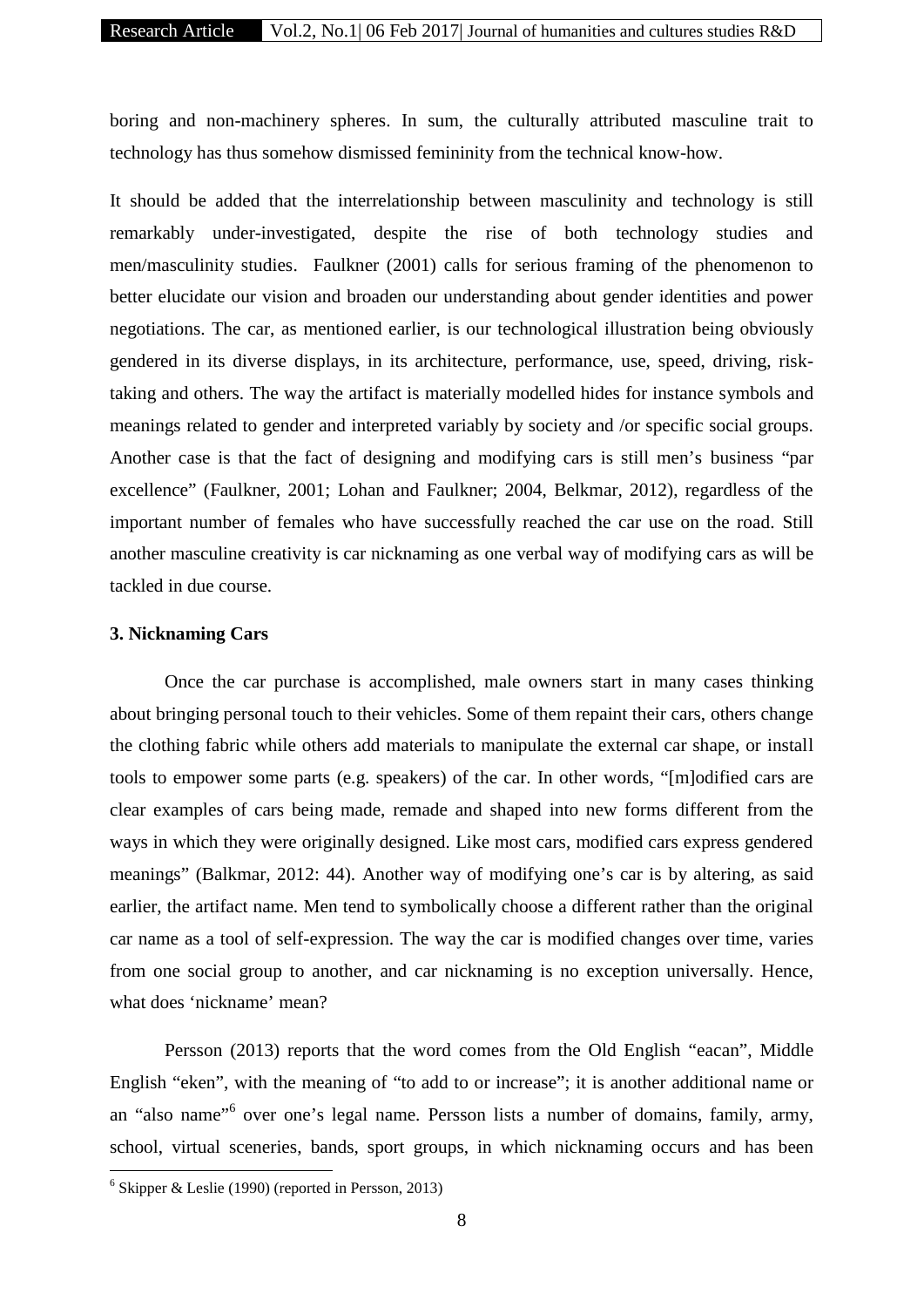investigated. He also reports that this practice of nicknaming starts targeting people at an early age (e.g. parents nicknaming their children) for the purpose of establishing a distinct and closer connection with them. Still on the basis of former researches, the author concludes that nicknaming embodies,

- (a) physical characteristics
- (b) personal habits and mental traits.
- (c) personal histories with cultural or ethnic background
- (d) rhyme play or hypocoristic renditions of personal or family names

Nicknames, according to Persson, carry social functions featured by an inclusionary and exclusionary character: They either aim at endorsing relationships or tend to make barriers with the nicknamed bearers. If nicknaming targets an object like a mobile phone or cars, pursues the writer, this can be the result of a special passionate link inside the nicknaming user towards the material (see 6).

Our present study of nicknaming cars attempts to shed light on how technology conveys psychological, social and cultural messages (Balkmar, 2012). Through this practice, male car modifiers aim to construct, show and identify their selfhood. They, as users, distinguish themselves from car designers as they both may attribute different meanings to the vehicle. Interpretation and intention may still be different in spite of their possible overlapping; the designer intends while the user interprets and modifies the car expecting society to re-interpret his modification with positive evaluation. If it is the case, the modifier can impose his identity and make of his (the user's) car modification an accepted social behaviour. As Algerian modifiers, on what basis do the males nickname their cars? How could car nicknaming be interpreted in the current setting? We will attempt to answer these questions below.

### **4. Methodology**

The current investigation rests principally on observation and elicitation. Our observation as members of the present speech community was casual at the outset. A car (re)nomination takes place seemingly among Algerian males who attempt hence alternation of the technical naming or brands originally attributed to automobiles. Our curiosity was aroused for elicitation for more clarity. We started the process of checking data and asking approachable males such as siblings and acquaintances (friends, colleagues, friends) for more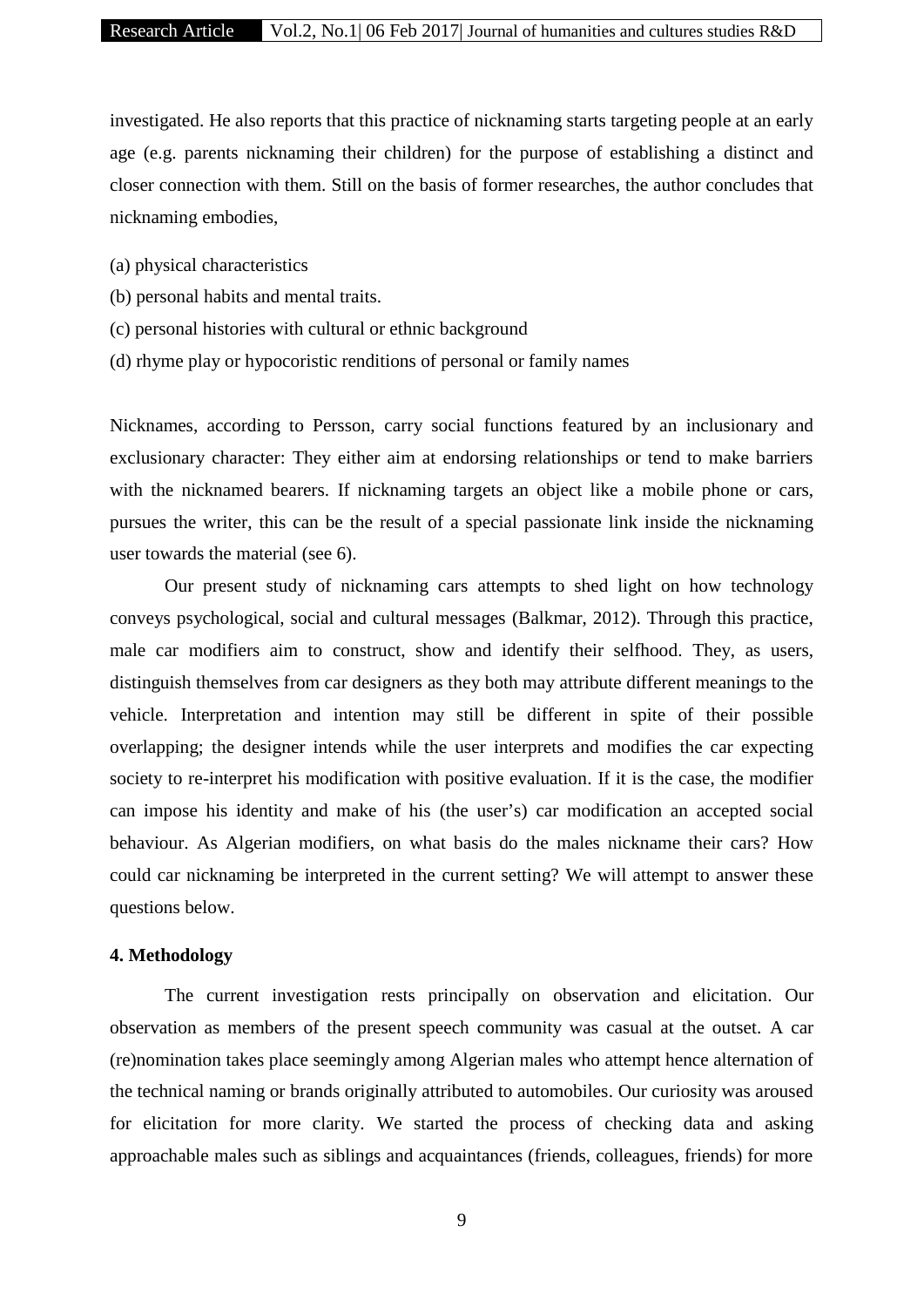details. The responses (see 5) stimulated further our interest and found it therefore worthier to exploit the phenomenon within an academic frame. As another step of elicitation, we decided to interview a different population. Our choice fell on our students<sup>7</sup> to whom access was expectedly possible. We asked them questions like "do you nickname cars ?", "what are car nicknaming items that you know?".

We attempted other questions which might serve and nourish our interpretation of the findings subsequently. We enquired for example students as "why do you think cars are nicknamed?", "why do you think most of car nicknames are feminine items (e.g. /laguna/ not /lagun/; / apunija/ not / apuni/)?". Sixty informants (eighteen males and forty two females aged between eighteen and twenty two mostly from western Algeria were involved in this research. They were first year BA degree, second year BA degree, first year Master degree, second year Master degree, registered in one of the areas of English, Medicine, Pharmacy or Journalism. University rooms and campuses were the places of interviewing. Facebook was also used as a means of enquiring students over a distance. Therefore, elicitation overall varied between oral and written.

### **5. The Results**

A metaphorical<sup>8</sup> female nomination is mainly observed among male drivers in their reference to vehicles. The informants' responses to the question how cars are nicknamed reveal that similarities between cars and (non-)living things motivate modification and/ or change of the original car appellation. On this basis, our data will bear two classifications according to the way cars are nicknamed. How data is composed (socio)linguistically constitutes the first classification while we will adopt the second categorisation mentioned in Section 3.

### *5.1. (Socio)linguistic Composition*

Twenty three common car nicknames have been collected and gathered in this research. /muqatila/ *fighter* (R 25); /biri/ *beret* (Renault Magane); /bunja/ *fist* (Clio 2002 ); /dabaana/ *fly* (Clio Campus); /mbalga/ *wide-eyed* (Mercedes 1995); /luuza/ *almond* (Mercedes); / apunija/ *Japanese* (Clio 1); / upa/ *mole* (Hilux); /marti/ *Maruti*; /kawkawa/ *peanut* (Mercedes); /zari a/ *grain* (Mercedes); /mardasa/ *Mercedes* (Mercedes); /kab / *sheep*

<sup>&</sup>lt;sup>7</sup> Other students were involved as friends of our students (a friend of a friend ((Milroy, 1987) reported in Swann et al, 2004)) 8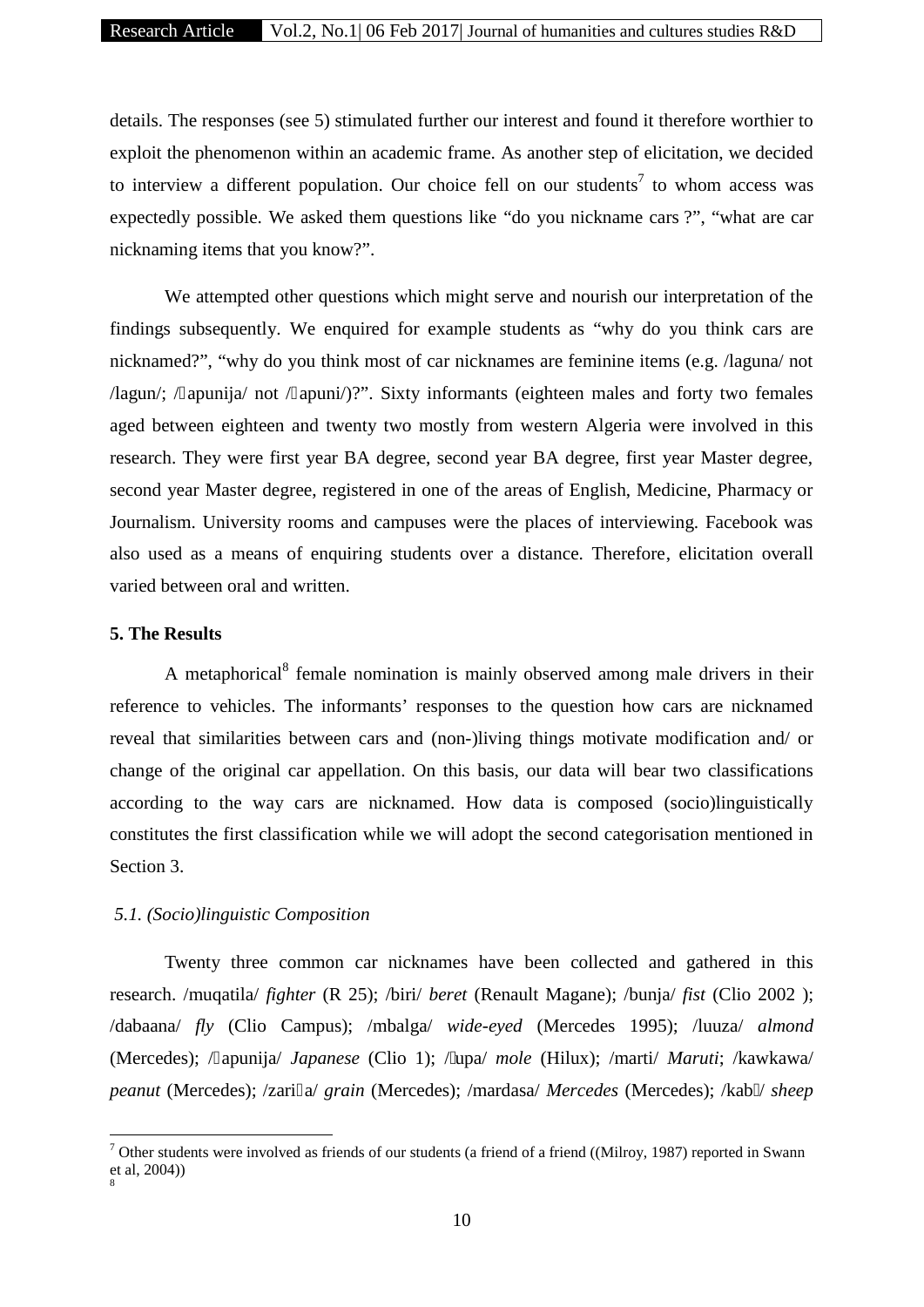(Renault Kangoo); / i aana/ *devil* (BMW); /l aguna/ *mute* (Laguna); /fakruna/ *turtle* (R4), /mu allima/ *Maruti*; /batman/ *batman<sup>9</sup>* (Renault Magane); /faraa a/ *butterfly* (Clio 3); /samakatalar / *land fish* (Audi); / a ara/ *insect*<sup>10</sup>; /papij / *butterfly* (Clio 3); /r a a/ *bullet Volkswagen Golf*.

Nineteen nicknames have a linguistically, nominal, adjectival or participial, feminine based formation /muqatila/ *fighter* (R 25); /bunja/ *fist* (Clio 2002 ); /dabaana/ *fly* (Clio Campus); /mbalga/ *wide-eyed* (Mercedes 1995); /luuza/ almond (Mercedes); / apunija/ *Japanese* (Clio 1); / upa/ *mole* Hilux; /marti/ *Maruti*, /kawkawa/ *peanut* (Mercedes); /zari a/ *grain* (Mercedes); /mardasa/ *Mercedes* (Mercedes); / i aana/ *devil* (BMW); /l aguna/ *mute* (Laguna); /fakruna/ *turtle* (R4), /mu allima/ *Maruti*; /faraa a/*butterfly* (Clio 3); /samakatalar / *land fish* (Audi); / a ara/ *insect*; /r a a/ *bullet Volkswagen Golf*, such that /marti/ *my wife* is semantically feminine, while the rest is femininsed on the basis of their suffixal attachment to /a/. Only four nicknames appear masculine-based /biri/ *beret*; /kab / *sheep*; /batman/ *batman*; /papij / *butterfly* (Clio 3). As the first gendered category constitutes the majority, we will restrict our attention in this study to feminine car nicknaming. More than one nickname could be assigned to one car as in the case of *Maruti* : /mu allima/ *a female teacher*; /marti/ *my wife*. Not all the nicknames have the same frequency of occurrence; some are employed more frequently than others as alternatives to the original car names.

Sociolinguistically on the other hand, Algeria is a diglossic multilingual country where several language kinds come into play during the process of nicknaming. While diglossia designates a situation in which a high variety (e.g. Standard Arabic) and low variety (e.g. Dialectal Arabic) co-prevail, multilingualism refers to the use of more than one language. As expected, most of the nicknames are syntactically and/ or morphologically dialectal given that the low variety is the Algerian majority's mother tongue as in: /bunja/*fist* (Clio 2002 ); /dabaana/ *fly* (Clio Campus); /mbalga/ *wide-eyed* (Mercedes 1995); /luuza/ almond (Mercedes); /marti/ *Maruti*, /kawkawa/ *peanut* (Mercedes); /zari a/ *grain* (Mercedes); /mardasa/ *Mercedes* (Mercedes-benz); / i aana/ *devil* (BMW); /l aguna/ *mute* (Laguna); /fakruna/ *turtle* (R4); /r a a/ *bullet Volkswagen Golf*.

Some other nicknames are supplied in the high variety as in /muqatila/ *fighter* (R 25); /mu allima/ *Maruti*; /faraa a/*butterfly* (Clio 3); /samakatalar / *land fish* (Audi); / a ara/ *insect* 

<sup>&</sup>lt;sup>9</sup> A fictional American character known to the present community in TV films, cartoons and serials

<sup>&</sup>lt;sup>10</sup> Classical cars with a big shape (e.g. Volkswagen Combi)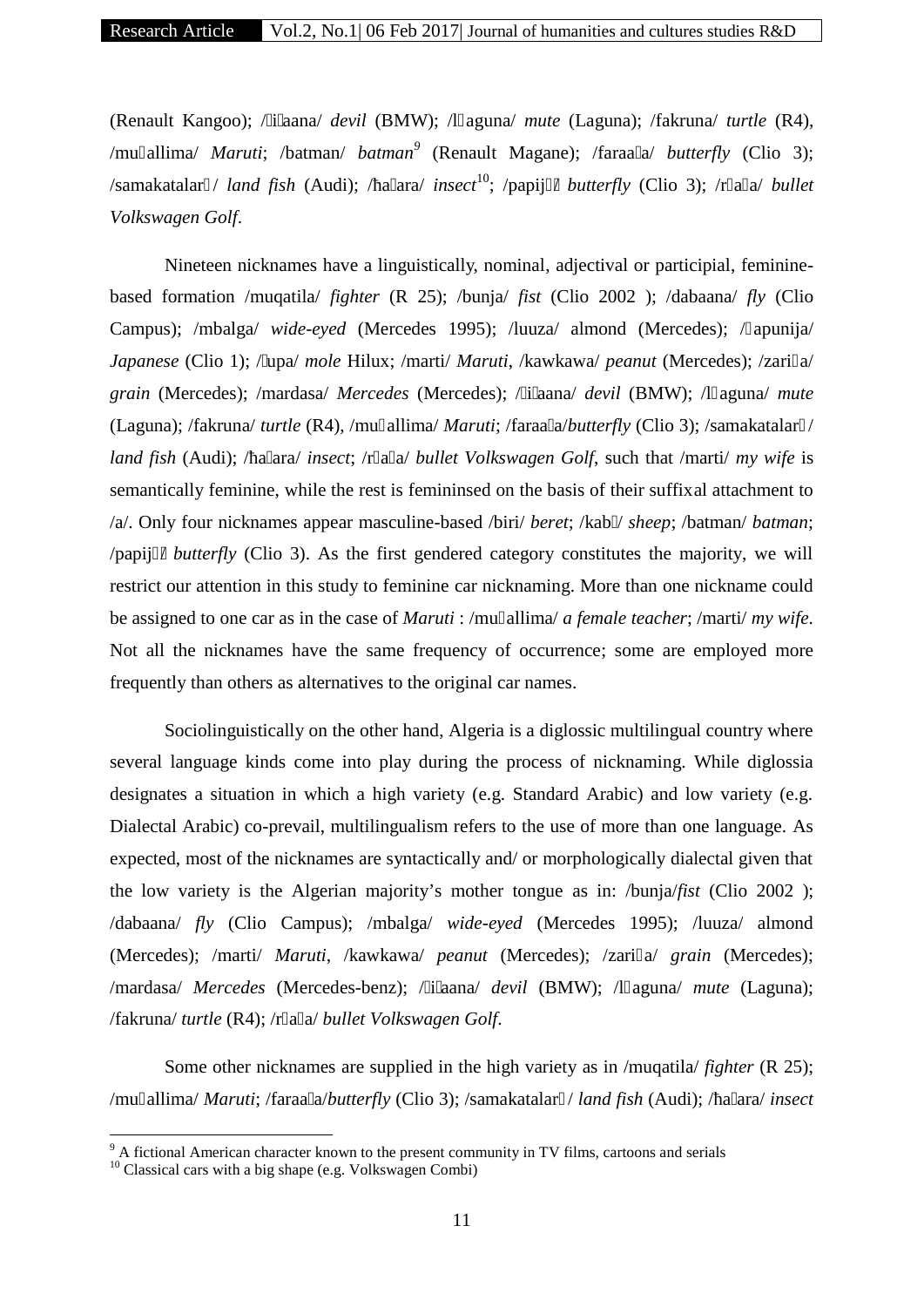(Volkswagen Combi), whereas different others are formed to represent French borrowing $^{11}$ : / apunija/ *Japanese* (Clio 1); / upa/ *rat* Hilux. Originally, / upa/ comes from /top/ with the meaning of *mole*. In the Algerian context, the term is readjusted with the new meaning of *rat*.

# *5.2. Physical Characteristics: The Car Architecture*

The most noticeable car nicknaming source is the physical appearance of the vehicle and the way it is modelled from the outside. The car physical characteristics criterion in other words "... is one of the more common practices. It is a simple nicknaming practice, in which the nicknames reflect the surface appearance of the objects in one way or the other." (Persson, 2013: 88). Our findings demonstrate that the new males' appellation assigned to vehicles implicates the whole shape or parts of the car, depending on this car design. To recall, literature writings are increasingly detecting gendered meanings and imaginings hidden behind any materialistic shaping of automobiles.

# 5.2.1. General Physical Appearance

Cars are shaped differently though they may share many similarities in their overall external appearance. Some designs can be inspired from nature and appear to take the form of living things such as animals and insects. Significant data illustrate animal-like-designed cars as in the case of Toyota type Audi. Many male drivers in the Algerian west see the form of this car as the fish silhouette, an impression that makes both things seem similar in their movements, too. One of their differences yet is the context of their circulation. While fish manifests its motions within the sea, the land is where the car circulates. To compare and differentiate, Audi car nicknaming is indicated as *land fish* /samakat al ar /. Another example still regarding the resemblance between the overall car design and animal shape is the female appellation / upa/ *rat* (see 5.1) with reference to Toyota Hilux. The standing position of this animal (rat) and the car looks straight with their front high and back low. An important resemblance is also observed between the appearance of the car front sided windows and the rat ears.

Despite the obvious differences in size, insects, as well, take a referential part in the female appellation given to cars. Indeed, the male speech community finds that Renault Clio 3 is similar in many ways to a *butterfly* /faraa a / (see 5.1), such that the car back looks like the wings of this insect while the car front like the butterfly head. The esthetical appearance also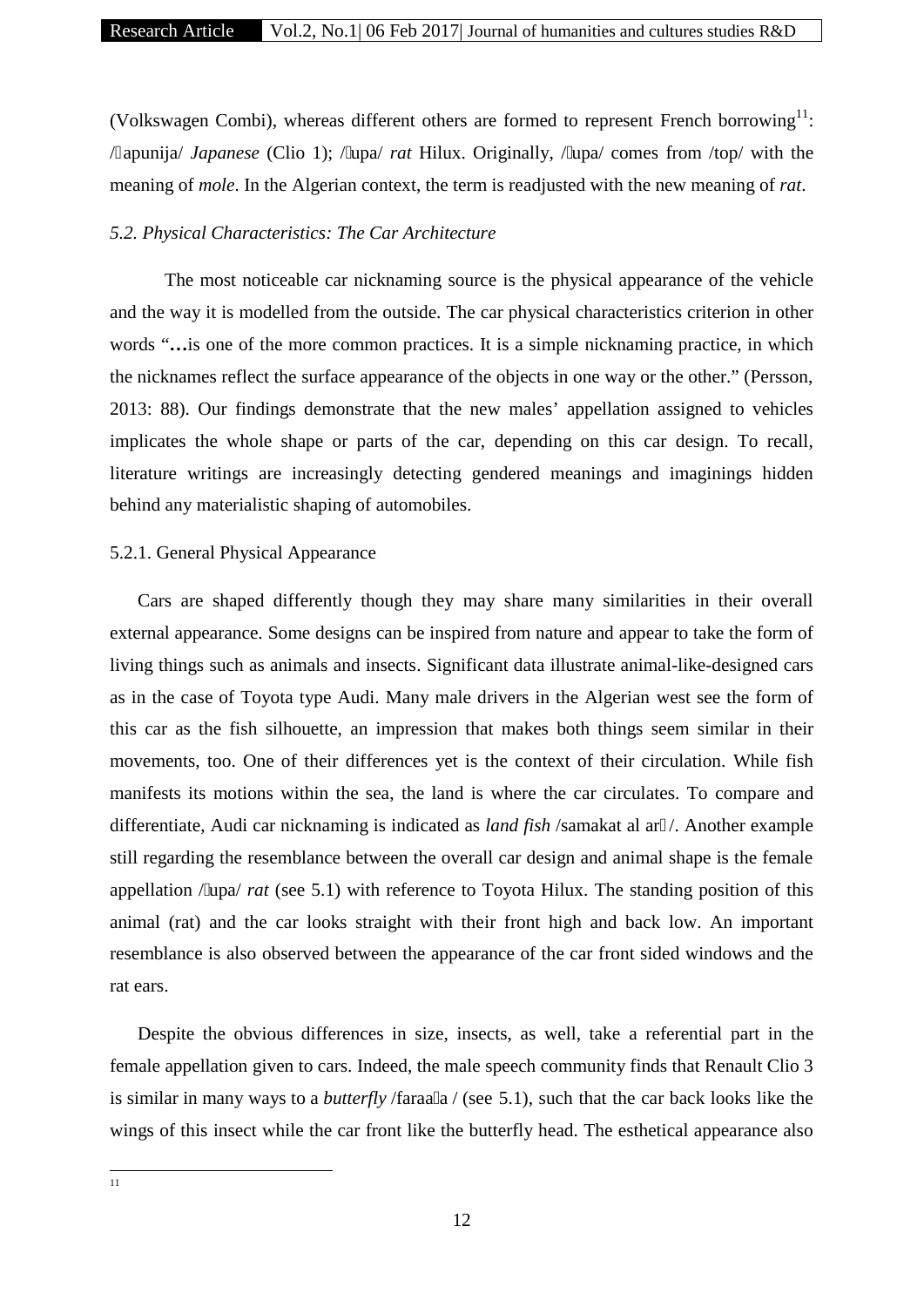comes into play as it can have impacts on the male driver's inner state. One common feature that he may consider is the beauty shared between Renault Clio 3 architecture and the insect butterfly. Attention is drawn towards him and this might give him the happy feeling of flying when driving such a car.

### 5.2.2. Front lamp

Obviously, males pay particular attention to the shape of lamps located in the car front. Metaphorical association still takes place rather yet with other living things namely plants and mankind. Dry fruits are the plants in question in indication to Mercedes type enjoying more than one dry fruit appellation. Some male nominators nickname this car on the female basis of *almond* shape of its front lamps /luuza/; some others opt for the shape of *peanut* /kawkawa/, whereas other nicknaming males favour *plant grain* /zari a/ though less commonly following our sociolinguistic observations.

The fact that the three names /luuza/, /kawkawa/ and /zari a/ are grammatically feminine nouns does not hinder the occurrence of participial and adjectival nicknaming elsewhere and here, car humanisation obtains. Take the illustration of Mercedes type which is participially nicknamed /mbalga/ with the meaning of *wide-eyed*. This nomination probably results from a size comparison between the current car front lamps and women's eyes looking large. Male drivers would implicitly like through this manner of nicknaming to describe this female category that is for them under constant feelings of astonishment, fear, anger, or simply possess naturally overopen eyes.

A distinct adjectival nicknaming is, too, still concerned with comparison between the design of front lamps and female eyes' shape. However, it does not presently tackle the size but the lamp form similarly to nominal /luuza/, /kawkawa/ and /zari a/. As a case in point, the front lamps of *Renault Clio 1* look as long, upper orientated and drawn as the eyes of a female *Japanese* in many ways. Clio 1 is nicknamed / apunija/ *Japanese* consequently.

#### 5.2.3. Car back

In addition to the general physical appearance of the car as well as its front lamps, other nicknames are allocated to vehicles in consideration again of the physical characteristics particularly car back silhouette. The shape of Renault Clio is one example which can be examined from a 3-dimensional circular point of view. It resembles to a large extent for many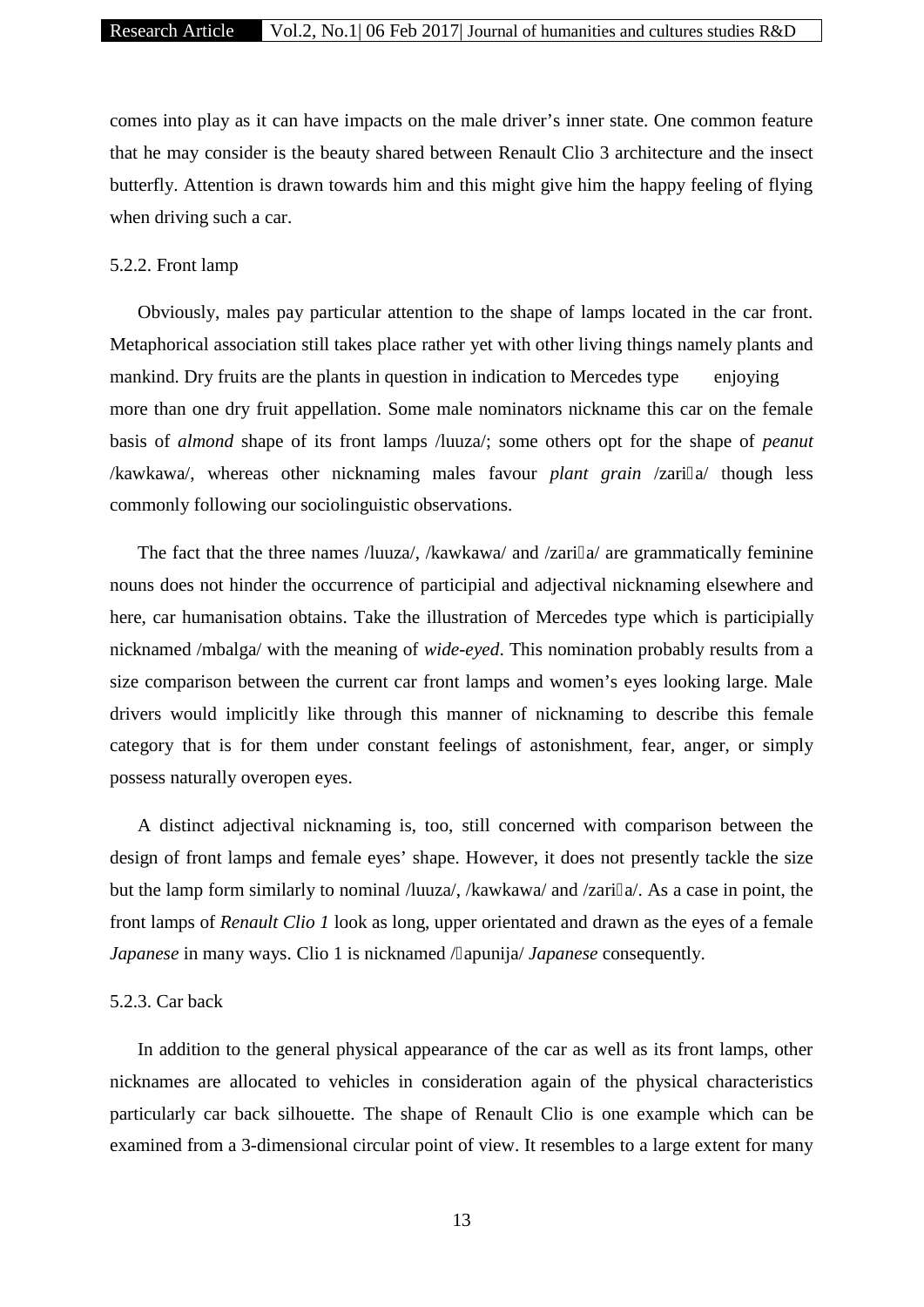# Research Article Vol.2, No.1| 06 Feb 2017| Journal of humanities and cultures studies R&D

male drivers to the human hand fingers, like those of the boxer, held and grouped together. Hence, nicknaming choice has fallen upon /bunja/ *fist* to designate this type of car.

### *5.3. Personal Habits and Mental Traits*

Contrary to physical characteristics, this criterion entails the physiognomies of the internal parts of the object. Here, the car is humanised through personal and mental clues that are primarily mankind features. In our findings, nicknames that drop under this heading tackle either the car speed or power.

# 5.3.1. Speed

We have up-to-now seen that nicknaming the physical characteristics of the car shows that our male drivers pay a lot of attention to their vehicles from the outside. This is not the whole story since the inner features are not excluded either from providing cars with new etiquettes as different from the original appellation. Speed is one internal trait that can be prominently questioned for example during the car purchase negotiations. To nickname cars with respect to their speed, the males make reference to animals, insects and other inanimate objects to say whether the car is fast or slow. Our tentative description of the emerging similarities out of this comparison is outlined as follows.

In the case of the French Renault, Clio Campus is nominated /dabaana/ *fly*. The way such an insect is created and this car designed draws attention to resemblance between them. The fly is known for natural quickness giving rise to flashing movements in the air due probably to its lightness. Managing flexibly the car components such as the accelerator, brake, clutch, steering wheel and gearbox facilitates, likewise, the car mobility and alleviates the weight of the vehicle while performing speed. Our second example, Volkswagen Golf, is designated / r a a/ *bullet* of which speed is of course unarguable. As soon as released from the weapon, the human eye is evidently incapable of catching bullets as they get out briskly. A good number of Algerian males are impressed by the speedy car type Volkswagen Golf and tend to express their attitude through re-nominating such vehicles as /r a a/ *bullet*.

Unlike the French Renault Clio Campus and the German Volkswagen Golf however, the French Renault 4 (R4) is assessed among the male driving community as inactive and slow moving in spite of its good long-standing performance, they acknowledge. This materialistic item is still today reliable for a number of drivers who therefore stand and cope with its slow motions. The car made its first appearance during the sixties and was stylishly used until the nineties. After that, it started to become reputable as ancient and old-fashioned. Watching R 4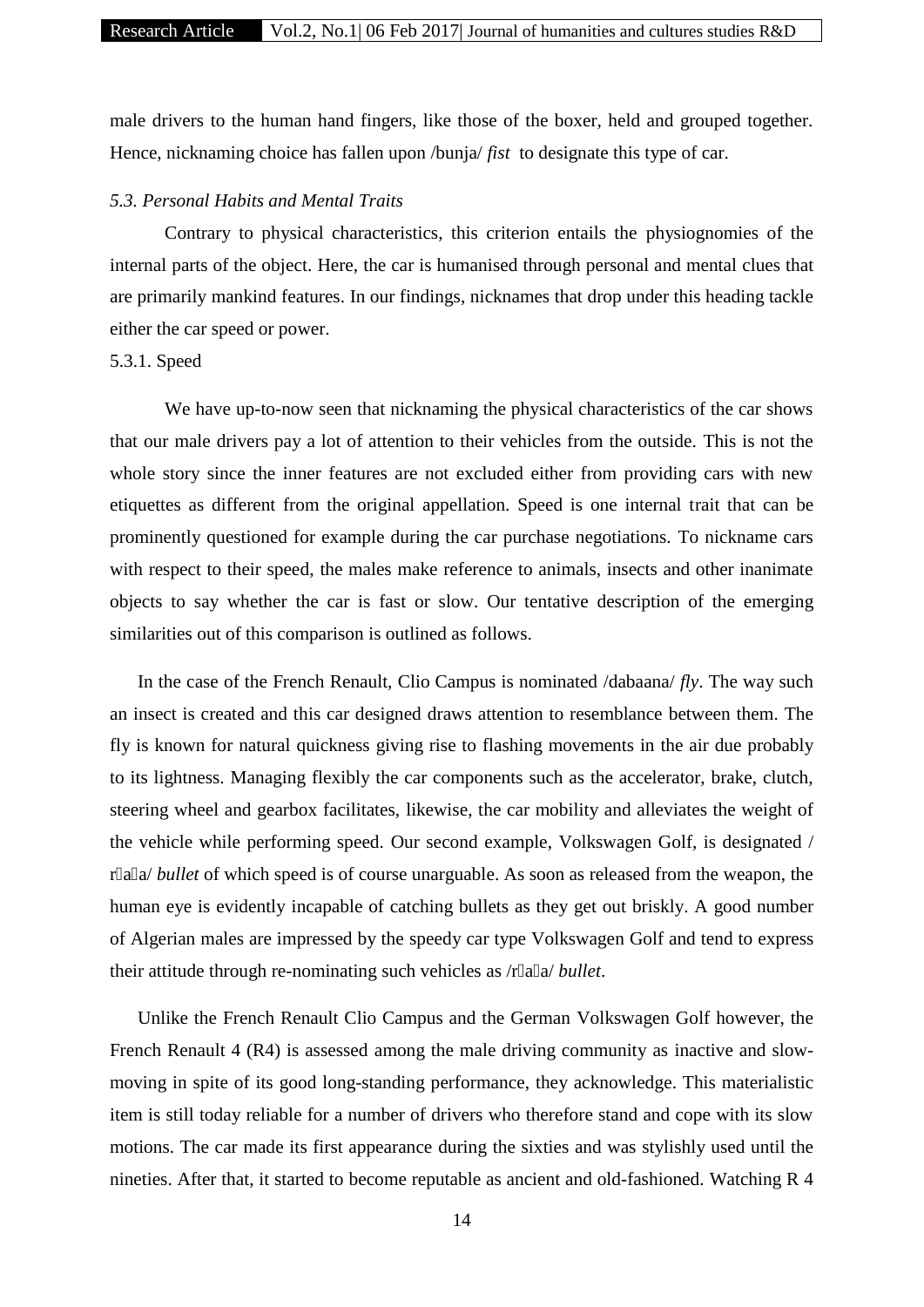movements reminds many Algerian males of the sluggish unhurried steps of the *turtle* /fakruna/ with the heavy shell or box-like found on it and forming part of its shape. In sum, R4 is denominated /fakruna/ as both are the symbol of slowness and delay.

# 5.3.2. Power

Another car inner trait that can lead to nicknaming the car is its power. The car is powerful if it has a high reliability engine (or motor) converting one given energy into mechanical energy. The car BMW is popularised for its well-designed engine. It is comparable to female *devil* / i aana/ since both are able of performing unexpected but powerful acts. While the devil is culturally portrayed able to affect and interfere in human decisions, despite its abstract state, the robust motor of this car type allows and prepares it to move on stiff surfaces which may seem impossible for circulation at first sight.

A different example relates to the female nickname *fighter /mugaatila/* to designate the French car Renault 25 (R25). Compared with BMW, this car looks out-of-style and, like R4, old-manufactured. However, it is famous for its effectual engine that can resist driving on tough lands; and similarly to fighters, it is perceived as enough potential and ready to undertake adventurous movements anywhere on the ground. R25 thus reflects the female image of force and persistency.

### *5.4. Personal Histories with Cultural or Ethnic Background*

This third criterion involves individuals jutting their own experience or history onto technological artifacts such as cars (see (Persson, 2013). It should be mentioned here that cars in Algeria enjoy such a financial importance in the market that their value varies from very high to less high which could be another factor that stimulates car nicknaming to symbolise the matter. In our present corpus, this scheme can comprise the nickname /mu alima/ *female teacher* standing for Maruti (beside /marti/ *my wife* that will be treated in the next section). On account of the high car prices, it is obviously noticed that Algerian teachers' income does not tolerate them to easily get a car in the short term. The importation of cars type Maruti in the last years nevertheless has made it possible to overcome this obstacle owing to their less high prices. In addition to such expenses, males culturally find this kind of car more suitable for female teachers perhaps due to the small size of the car which certainly gives access of control to female drivers.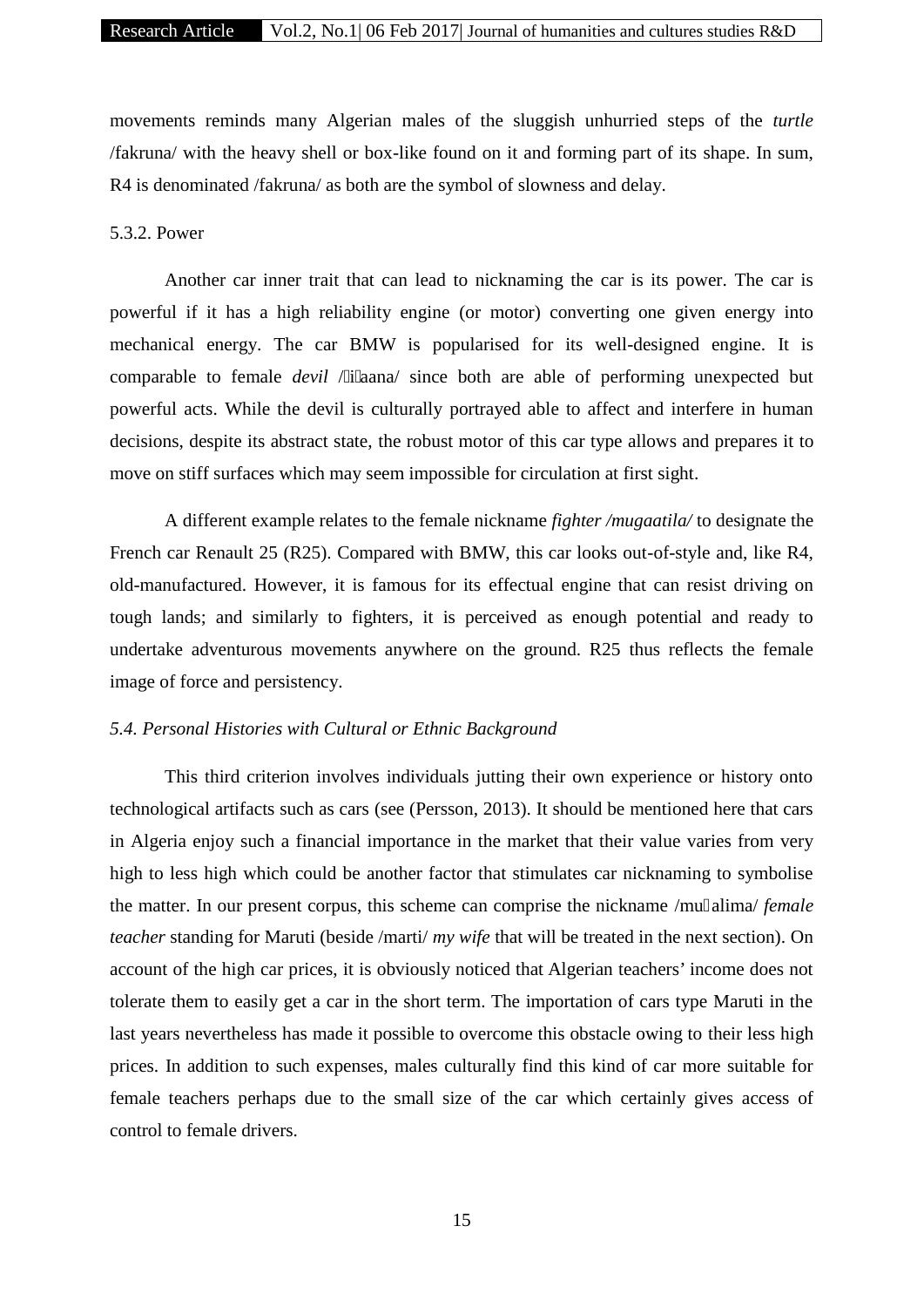### *5.5. Rhyme Play or Hypocoristic Renditions of Personal or Family Names*

The fourth standard namely *rhyme play or hypocoristic renditions of personal or family names* on the other hand implies linguistic adjustments that hit the original car names to play frequently the role of humorous nicknames (see Persson, 2013) usually attributed to family members or close acquaintances. Some data at hand have apparently been processed likewise including /marti/ *my wife*, /mardasa/ *Mercedes*, /l aguna/ *mute* and standing respectively for Maruti, Mercedes-Benz, Renault Laguna. Whereas /marti/ and /l aguna/ convey social meanings, the nickname /mardasa/ is semantically meaningless and entails no more than humoristic intent; it is probably meant to personalise and spoil the car as if it were someone emotionally closer. Phonologically, elimination of /u/ has occurred to obtain /marti/ instead of /maruti/, while the opposite process, addition, has taken place in  $\Lambda$  aguna/ such that its / / does not exist in the original /laguna/. As for the technical name *Mercedes*, it has gone through diverse phonological processes that are elimination, inversion and vocalic modification to obtain finally the nickname /mardasa/.

# **6. Symbolic Practices of Car Nicknaming**

Why cars are nicknamed is another key question for a better understanding of nicknaming phenomenon. One social variable that reflects society in its relationship to language and technology as indicated is gender. Technology is gendered (see 2.1) and car nicknaming in the

Algerian west is mainly male. In fact, the participants' answers imply that the male practice of modifying cars linguistically or alter the car names is motivated by various social needs (Buchaman, 2016) and has largely gained positive attitudes (ibid) among Algerian males. One important reason behind men's car nicknaming according to a number of our participants is the technicality of the original nomination: Many laymen find it complex and difficult to remember those technical names ascribed to vehicles. Some of them may even go for claiming the original car appellation as unserviceable and useless. Their reaction is probably due to insufficiency in their received education. In other words, this population may have linguistic limitations regarding technology and seek for simplification through nicknaming cars. Technical terminology is simplified by means of modification or substitution for familiar entities surrounding them, such as animals and insects. Such individuals relate the car appellation to what is already known to them or required naturally during their life-span. In this way, different car types are more easily and effortlessly indicated by/to them.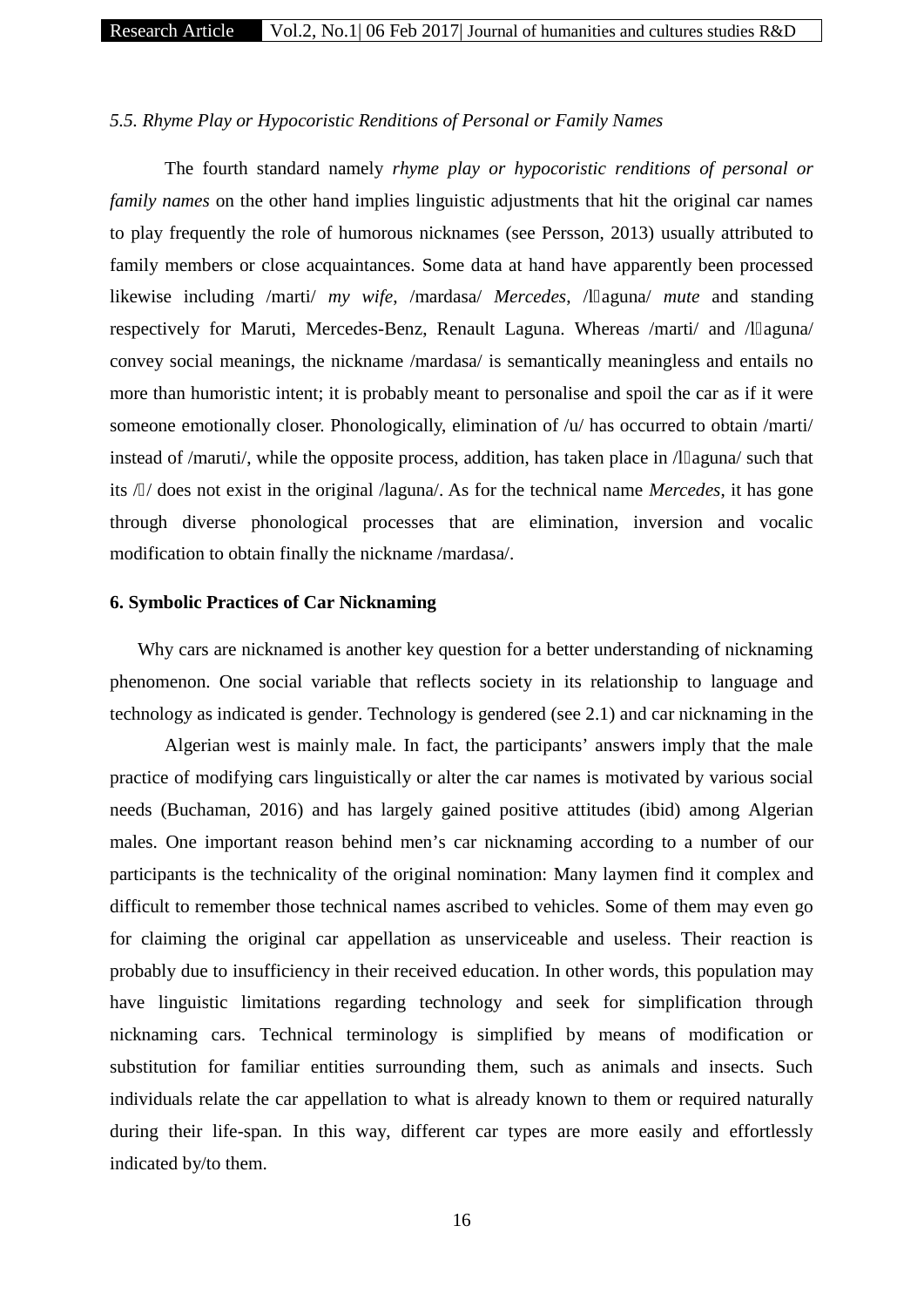An additional reason, say a group of our informants, underlying the prevalence of car nicknames is business. Nicknaming cars can indeed lead to fruitful commercial connections as it can be widely diffused to become known among different socio-economic male categories. In this way, contactual negotiation will be smoothed between the different parts of the car dealers and thus pave the way for agreement on car exchange or purchase. A third motivation is that the male Algerians would tend to identify their paradoxical presence within the car field of hard masculinity characterised by danger, dirt, heaviness and skill (see 2.2). It is the area of designing where they are not hopelessly designers<sup>12</sup>. The Algerian policy of importing instead of manufacturing cars makes them content with the position of owning cars. Getting a status different from car manufacturers affects their vision to these artifacts and pushes them to use alternative ways to display their distinct identity as car possessors only. They may find their path through linguistic processes specifically nicknaming automobiles leaving their masculine mark on one of the most favourable machines and hoping overall for society's positive feedback.

Male Algerians, on the other hand, find pleasure in using technological devices. Particularly, they feel impassioned attachment towards cars (see 2.2) whereby they can manifest their enthusiastic energy. Automobiles are actually means of masculine entertainment and nicknaming them is a tool (humorous in many times) that can produce a lot of fun among male individuals and bonds. Such sentimental perceptions may witness development to intimacy. The car can be humanised to become considered, according to some informants, a (specifically female) family member (e.g. sister, daughter, wife) or friend. To express this attitude for example, certain car nicknames give the impression of spoiling the vehicle in the human way to indicate the prevalence of an intimate relationship between the car and the owner. The case of modifying *Mercedes* into /mardasa/ reminds us of names like /χajra/ *Kheira*; /zuhra/ *Zohra*; /amal/*Amel*; which may be heard as /χajruur/; /zuzu/; /amala/ respectively to say that these individuals are special to those who nickname them.

# **7. Car Womanisation: Domination or Difference?**

Our last but not least question to informants, to recall, was "why do you think most of car nicknames are feminine items?" which can be interpreted from linguistic and extralinguistic viewpoints. Linguistically, car nicknaming is frequently feminine because it is perhaps widely believed that the word "car" is itself feminine in different language varieties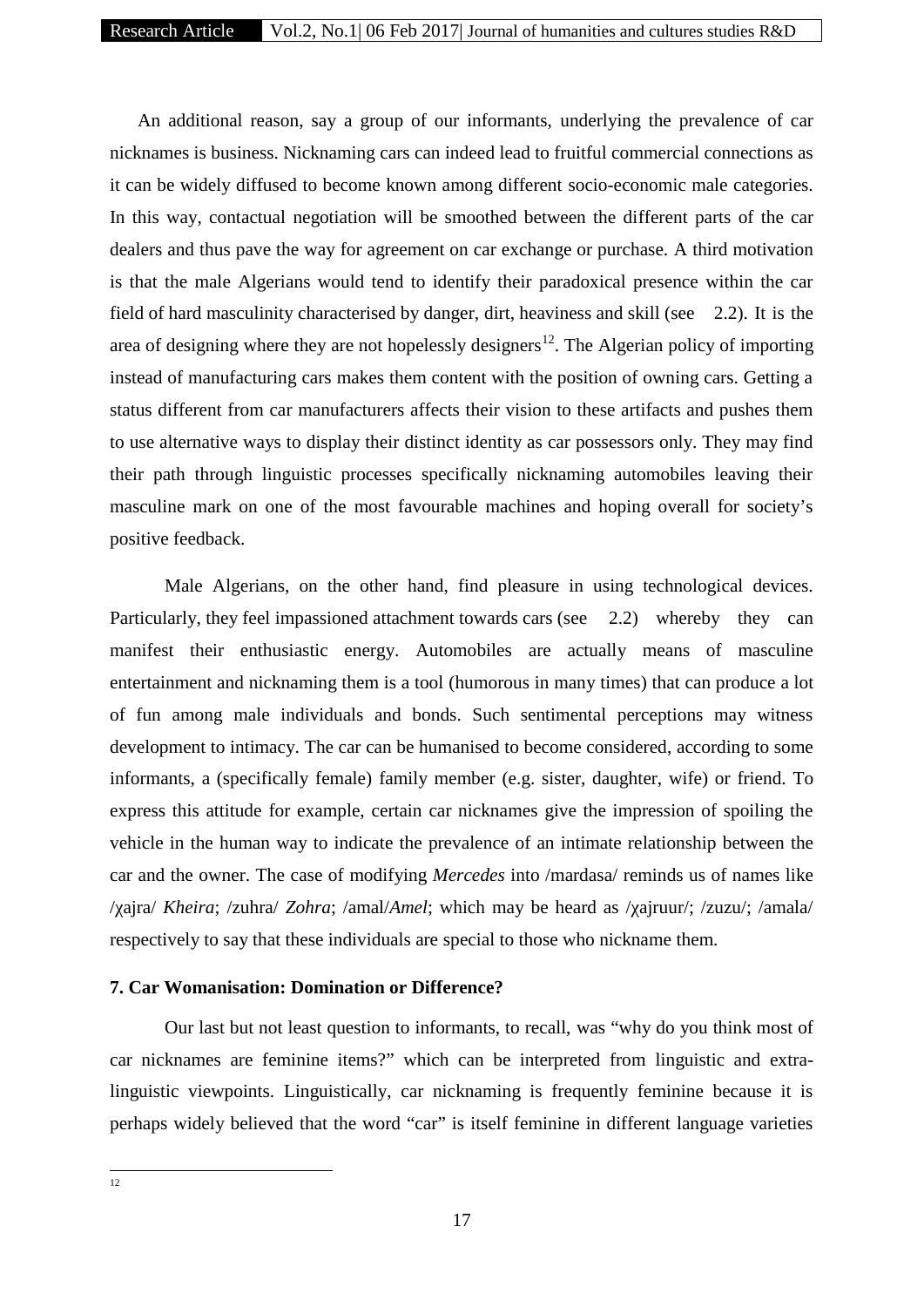present in Algeria as in Standard Arabic /sajjara/, French "voiture" and Dialectal Arabic /luto/ which is basically a French borrowed word abbreviated from "automobile". The second point of view is sociolinguistic and can be largely explored within the frame of gender studies particularly the theories of dominance and difference. Before that, one of the deductions, we can draw, from our data collection is that women are detected to be outsiders to the community of nickname givers. Literature (see 2.2) refers to femininity as "soft" masculinity performed rather in untrained, light, less risky, hygienic, boring and non-machinery scopes which is not the case of car domains. Nicknaming cars has apparently an inclusionary/ exclusionary character (Persson, 2013) as it is ostensibly a male practice. A man tends to display his "hard" masculinity (see 2.2) through car nicknaming like he does in car driving or risk-taking. This artifact can be culturally assessed as a vital support in masculine-identity building.

From a dominance theory perspective, we came recurrently in our elicitation cross notions like "domination", "power", "control", "authority", "possession", "leadership" and "(dis)empowerment" exerted by men over cars. This can be associated with Faulkner's (2001) belief in such notions as characteristics of masculinity and technology to give rise to their common cultural hegemony within society (see 2.2). Gendered car nicknaming is one manifestation of unidirectional hegemony of males over technology. Specifically, the character "inclusionary/ exclusionary" of car nicknaming could be due to the fact that genders are unequal in power of labelling cars. While men tend to largely give female nicknames to cars, women do not obey to the opposite process of supplying cars with masculine nominations. In other words, men are empowered by their high possibility of objectifying women through giving female nicknames to automobiles in contrast to women who are excluded from car denomination and therefore disempowered in this context.

Many informants, for instance, attempt accentuation of possession and domination similarities between women and cars in the male mind. Some participants talk about the man's possessive nature in the sense that he likes the possession of a car just like he has the desire of possessing a woman. This possession is seen by other informants as an emotional experience whereby men think of their car a lady who substitutes for a lady woman. These informants believe that having a car for men is like having a woman (wife, girl friend or lover). On the other hand, men's domination is seen in their yearning of a woman in their companionship. Cars, for a number of participants, might fulfill a comparable role (e.g. the car "Maruti" is nicknamed as /marti/ *my wife*) since some drivers make use of their vehicles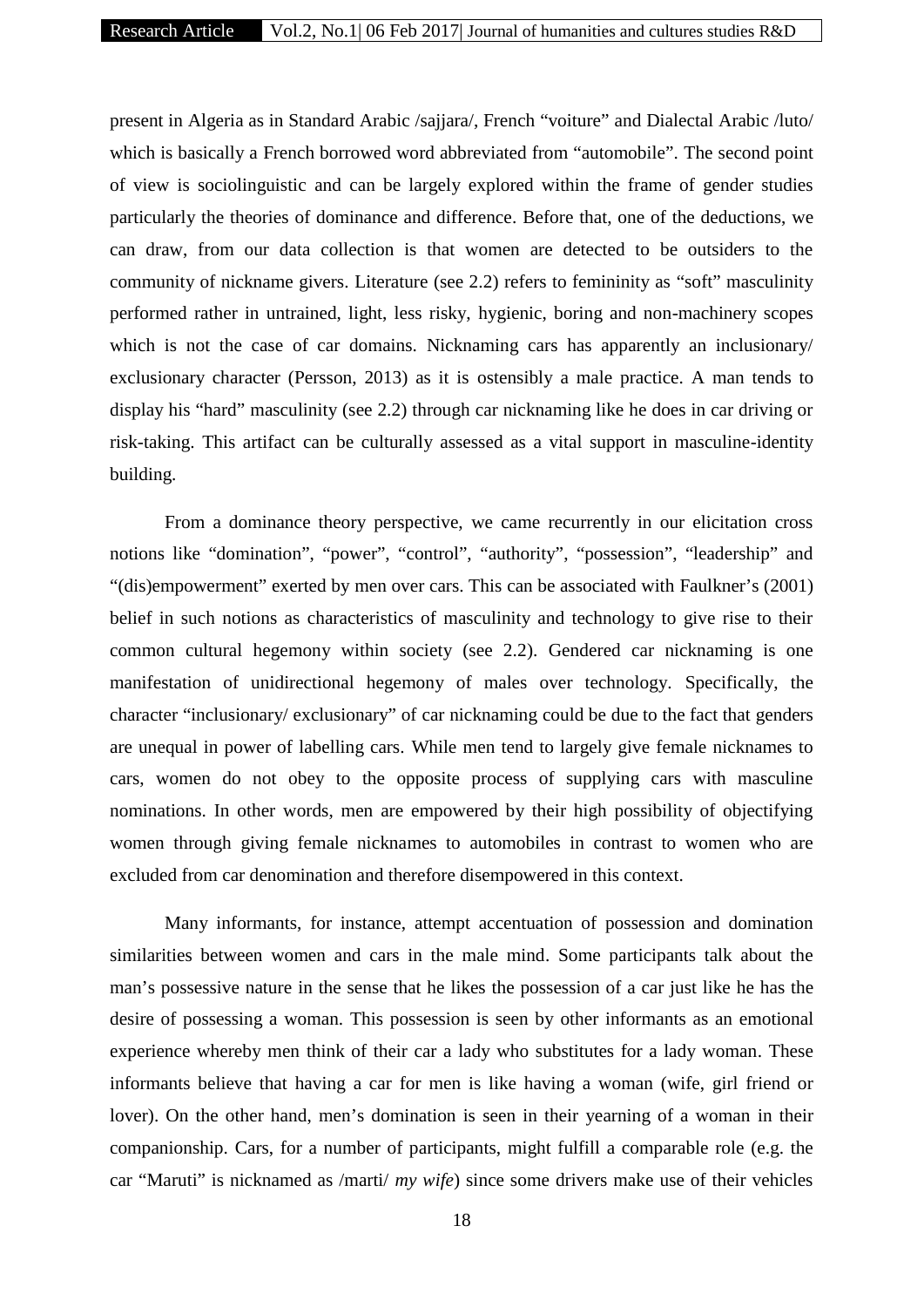during all day. Still others find that diverse cars share the feature of beauty with women; they are beautifully designed and attractively nicknamed under the male control. This could be the reason why many car advertisements involve women shown beside cars in different positions. They are objectified as models to sell product. A cluster of informants go further in their opinion to say that some men prefer buying cars to getting married.

On the other hand, the difference theorists may see the issue from another headset. Masculinity and femininity belong to distinct sub-cultures acquired through socialisation (see 1.2). From early childhood, females are usually supplied with dolls and domestic game devices whereas males are provided with small technological game gadgets like cars. Men later go for technology to appeal competitiveness and establish their masculine status at the time when women highlight human support and approve social relationships. Compared with the man, the woman consequently shows more disinterest in cars (Faulkner, 2001), a fact which can broadly demotivate her from nicknaming this material object. Many female informants confirm that they do not participate in creating car nicknames. Other females claim total exemption from this operation. "Understandably there is a larger body of work under this rubric, because vastly more women are "on the receiving end" of technologies than create them (Arnold & Faulkner, 1985)" (ibid: 80). The Algerian females therefore admit and follow the male path in nicknaming cars subsequently.

### **8. Conclusion and Perspectives**

Car nicknaming is a gendered phenomenon in Algeria such that males predominate in creating and/ or giving new names to cars. Nicknaming cars within the Algerian speech community is only a mirror which reveals the interrelationship encompassing together language, the Algerian society and technology. Difference and domination manifest as complimentary in determining the reasons behind the occurrence of such nicknaming. Neither the dominance theory is wholly applicable nor is the cultural theory. Performative theory seems better suitable to our context. Whereas cars and femininity can overlap in roles in the eyes of men, women appear more rational in considering vehicles no more than technological materialistic objects in their service. Between objectifying women and humanising cars, is feminine nicknaming restricted to cars within technology frame? Will women get involved in car nicknaming if accounting for their observable diminishing disinterest towards cars nowadays?

#### **References**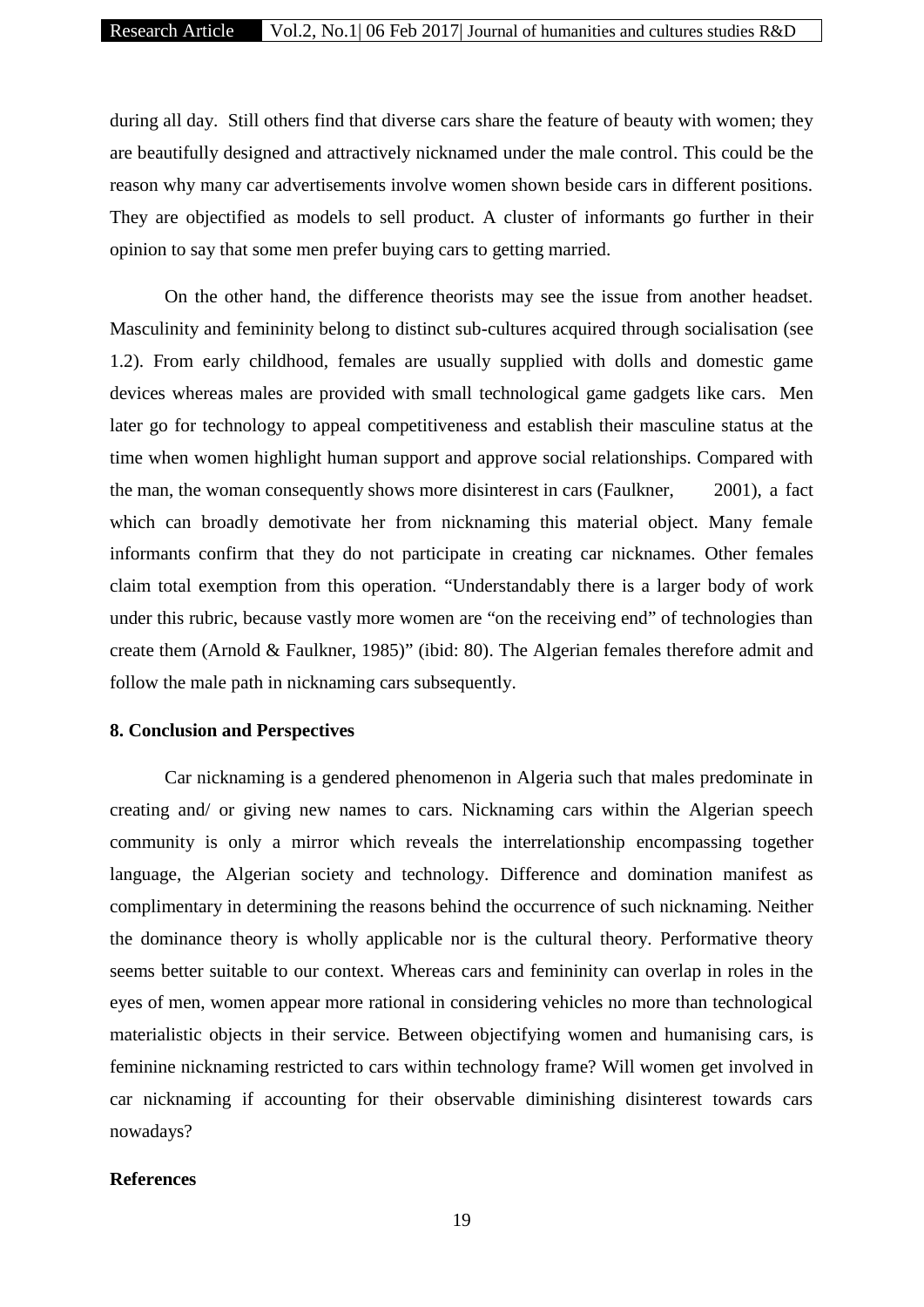Balkmar, D. (2012). *On Man and Cars: An Ethnographic Study of Gendered, Risky and Dangerous Relations*. Link ping Studies in Arts and Science N° 588. Link ping: Link ping University.

Buchanan, R.A. (2016). "History of technology". In *Encyclopedia Britannica Online*. https://www.britannica.com/technology/history-of-technology.

Eckert P., & McConnell-Ginet S., 2003, *Language and Gender*, New York: Cambridge University Press.

Faulkner, W. (2001). "The technology question in feminism: A view from feminist technology studies", *Women's Studies International Forum*, Volume 24, Issue 1, January– February 2001, Pages 79-95. http://classes.matthewjbrown.net/teachingfiles/gender/faulkner.pdf.

Lakoff R. (1975). *Language and Women's Place*, New York: Harper & Row.

Lohan, M & Faulkner, W (2004). "Masculinities and Technologies: Some Introductory Remarks", *Men and Masculinities*, 6, 319-329.

http://www.studioincite.com/PNT/men\_masculinity.pdf .

Persson. M. (2013). "Loli: I Love It, I Live with It": Exploring the Practice of Nicknaming Mobile Phones." *HUMAN IT* 12.2: 76–107 : the University of Borås.

Redshaw. S. (2008). *In the Company of Cars: Driving as a Social and Cultural Practice*. England: Ashagate Publishing. Ltd.

Saussure. F. (1916). *Cours de Linguistique Générale*. Edition Critique par Tulio de Mauro. 1983. Paris: Payot.

Swann J., Deumert A., Lillis T., & Mesthrie R. (2004). *A Dictionary of Sociolinguistics*, Tuscaloosa: The University of Alabama Press.

Tannen. D. (1991). *You just don't understand: Women and men in conversation*. New York: William Morrow.

Vincent. J. (2008). Prologue. In Balirano. G and Nisco. M. C (Eds). *Languaging Diversity:*

*Identities, Genres, Discourses*. pp xv-xxx.UK : Cambridge Scholars Publishing.

Wachs. M. (1996). "The Automobile and Gender: An Historical Perspective", *Women's Travel Issues*, Proceeding From The Second National Conference, Federal Highway Administration, Publication FHWA-PL-97-024, Chapter 6: 97-108. https://www.fhwa.dot.gov/ohim/womens/chap6.pdf [23.08.2016].

Zimmerman. D. H & West. C. (1975). "Sex roles, interruptions and silences in conversation" *Language and sex: Difference and dominance*. 105- 129. Stanford, CA: Stanford University Press.